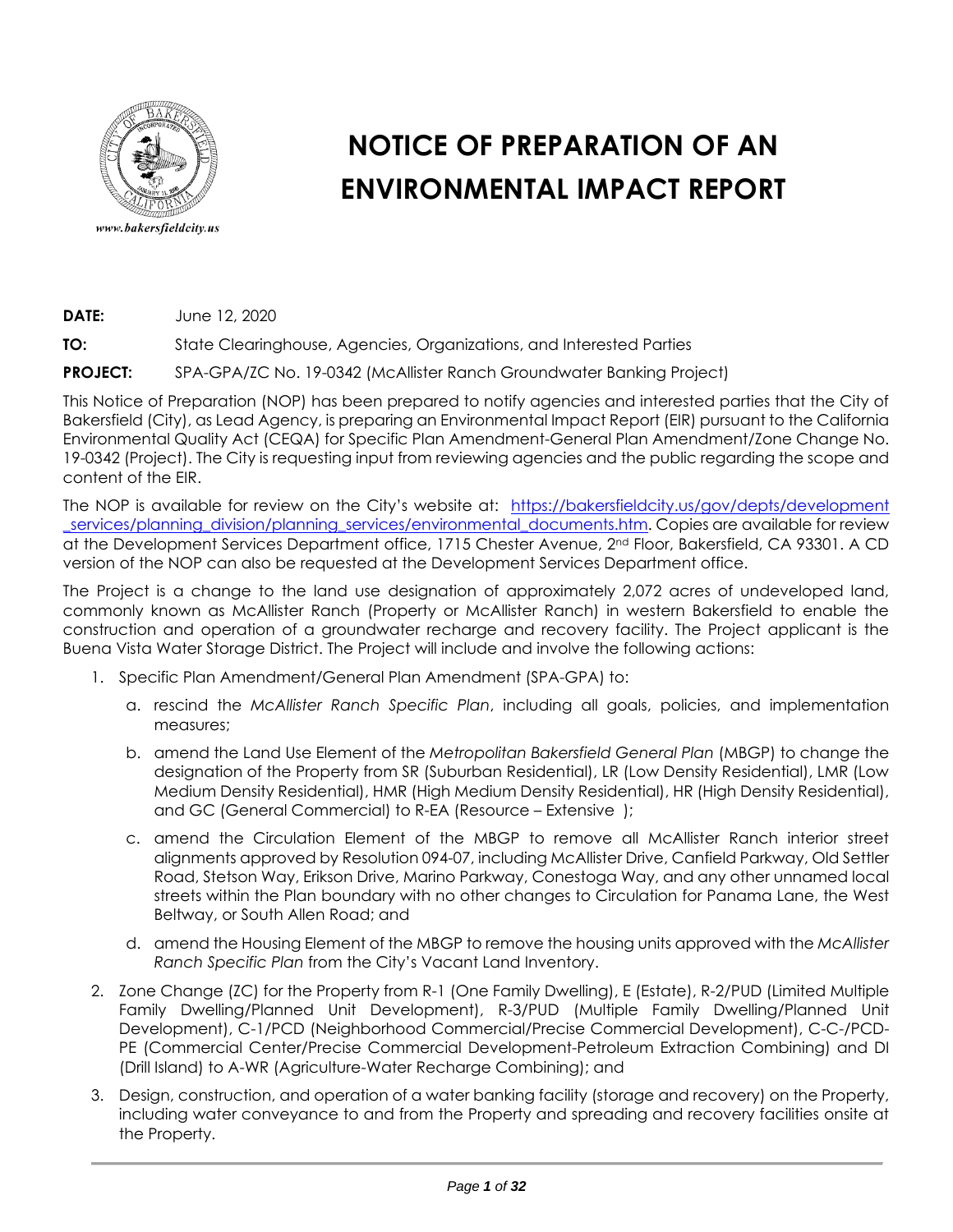In accordance with CEQA, the City requests that agencies review the description of the Project provided in this NOP and provide comments or guidance on the scope of environmental issues related to the statutory responsibilities of the Lead Agency.

The EIR will be used by the City when considering approval of the Project and by other Responsible and Trustee Agencies to support their discretionary actions related to the Project, as applicable. The City is also seeking comments from residents, property owners, and concerned citizens regarding issues they believe should be addressed in the EIR. The Project description, location map, and a preliminary listing of potential environmental effects are included in the attached materials.

A scoping meeting is scheduled for June 29, 2020, at 12:00 pm at the City of Bakersfield's Council Chambers, at 1501 Truxtun Ave, Bakersfield, CA 93301. The scoping meeting will include a brief presentation describing the Project and a preliminary review of potential environmental effects. The scoping meeting will include time for the public and stakeholders to provide input on the scope and content of the EIR, including any input regarding potential mitigation measures or possible alternatives to the Project.

The issuance of this NOP triggers a 30-day public scoping period. The scoping period begins on June 12, 2020, and ends on July 13, 2020. Comments may be sent any time during the 30-day public scoping period. Please focus your comments on issues related to the scope and content of the environmental analysis that will be included in the EIR. All public and agency scoping comments must be received or postmarked by July 13, 2020. Due to the time limits mandated by state law, the City recommends that your feedback is provided at the earliest possible date, but not provided later than 30 days (July 13, 2020) after receipt of this notice. If applicable, please include the name of a contact person for your agency. All comments should be directed to:

> City of Bakersfield – Development Services Department Attn: Steve Esselman, Principal Planner 1715 Chester Avenue, 2<sup>nd</sup> Floor Bakersfield, CA 93301

Comments may also be emailed to [DEVPln@bakersfieldcity.us.](mailto:DEVPln@bakersfieldcity.us)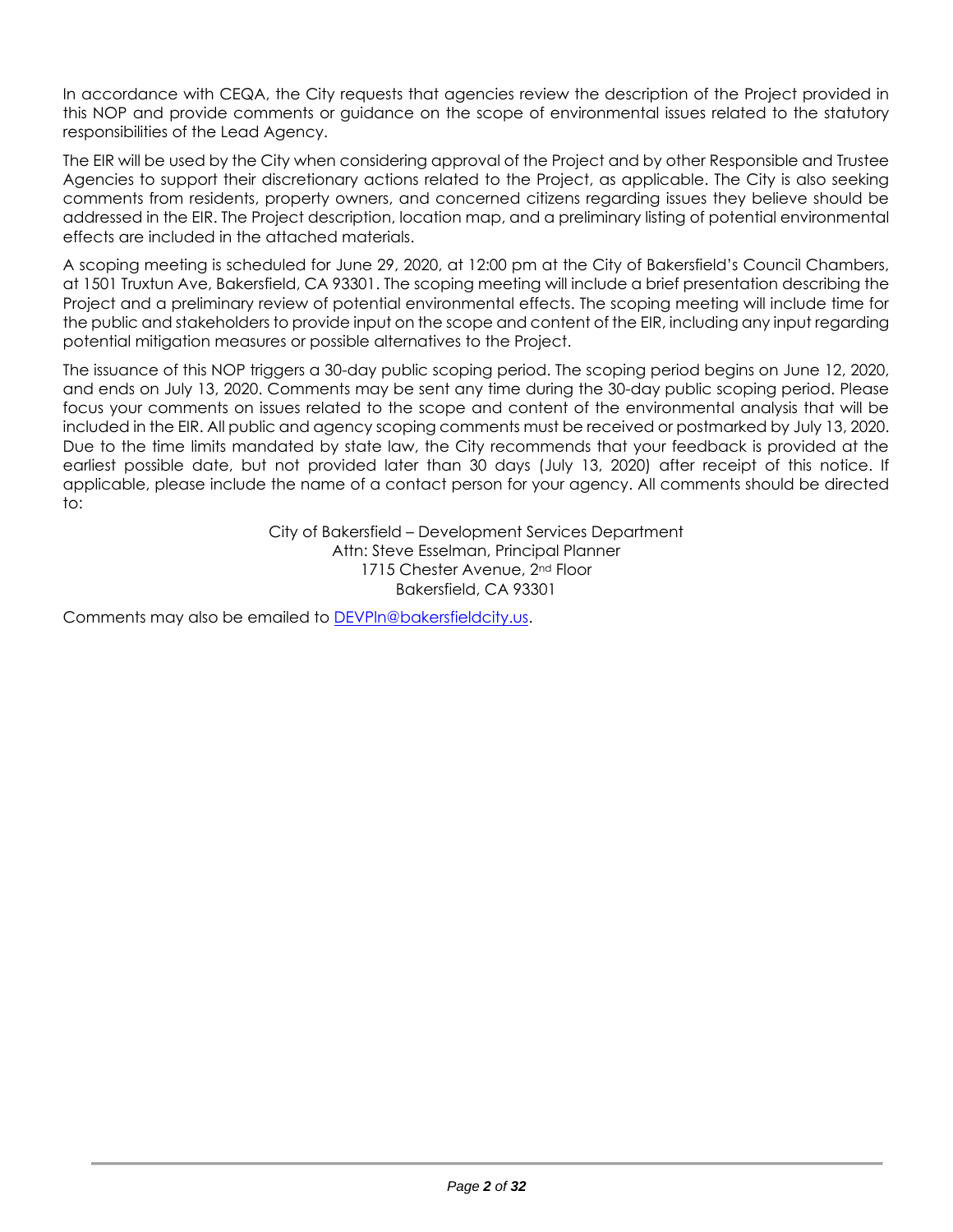# **INITIAL STUDY ENVIRONMENTAL ANALYSIS**

**1. Project Title:** GPA/ZC No. 19-0342 (McAllister Ranch Groundwater Banking Project)

### **2. Lead Agency:** City of Bakersfield Development Services Department 1715 Chester Avenue Bakersfield, California 93301

- **3. Contact Person: Steve Esselman, Principal Planner**
- **4. Phone Number:** (661) 326-3733
- **5. Project Location:** Northwest corner of the Panama Lane/S. Allen Road intersection
- **6. Project Sponsor: Buena Vista Water Storage District** 525 N. Main St. Buttonwillow, CA 93206 Attn: Tim Ashlock, Engineer-Manager
- **7. General Plan Designation:** SR (Suburban Residential), LR (Low Density Residential), LMR (Low Medium Density Residential), HMR (High Medium Density Residential), HR (High Density Residential), and GC (General Commercial)
- **8. Zoning:** R-1 (One Family Dwelling), E (Estate), R-2/PUD (Limited Multiple Family Dwelling/Planned Unit Development), R-3/PUD (Multiple Family Dwelling/Planned Unit Development), C-1/PCD (Neighborhood Commercial/Precise Commercial Development), C-C-/PCD-PE (Commercial Center/Precise Commercial Development-Petroleum Extraction Combining) and DI (Drill Island)

# **9. Project Summary:**

The Project is the construction and operation of a groundwater recharge and recovery facility on approximately 2,072 acres of undeveloped land, commonly known as McAllister Ranch (Property or McAllister Ranch) in western Bakersfield. The Project applicant and proponent is the Buena Vista Water Storage District (BVWSD). The Project would include and involve the following actions:

- 1. Specific Plan Amendment/General Plan Amendment (SPA-GPA) to:
	- a. rescind the *McAllister Ranch Specific Plan*, including all goals, policies, and implementation measures;
	- b. amend the Land Use Element of the *Metropolitan Bakersfield General Plan* (MBGP) to change the designation of the Property from SR (Suburban Residential), LR (Low Density Residential), LMR (Low Medium Density Residential), HMR (High Medium Density Residential), HR (High Density Residential), and GC (General Commercial) to R-EA (Resource – Extensive Agriculture);
	- c. amend the Circulation Element of the MBGP to remove all McAllister Ranch interior street alignments approved by Resolution 094-07, including McAllister Drive, Canfield Parkway, Old Settler Road, Stetson Way, Erikson Drive, Marino Parkway, Conestoga Way, and any other unnamed local streets within the Plan boundary with no other changes to Circulation for Panama Lane, the West Beltway, or South Allen Road; and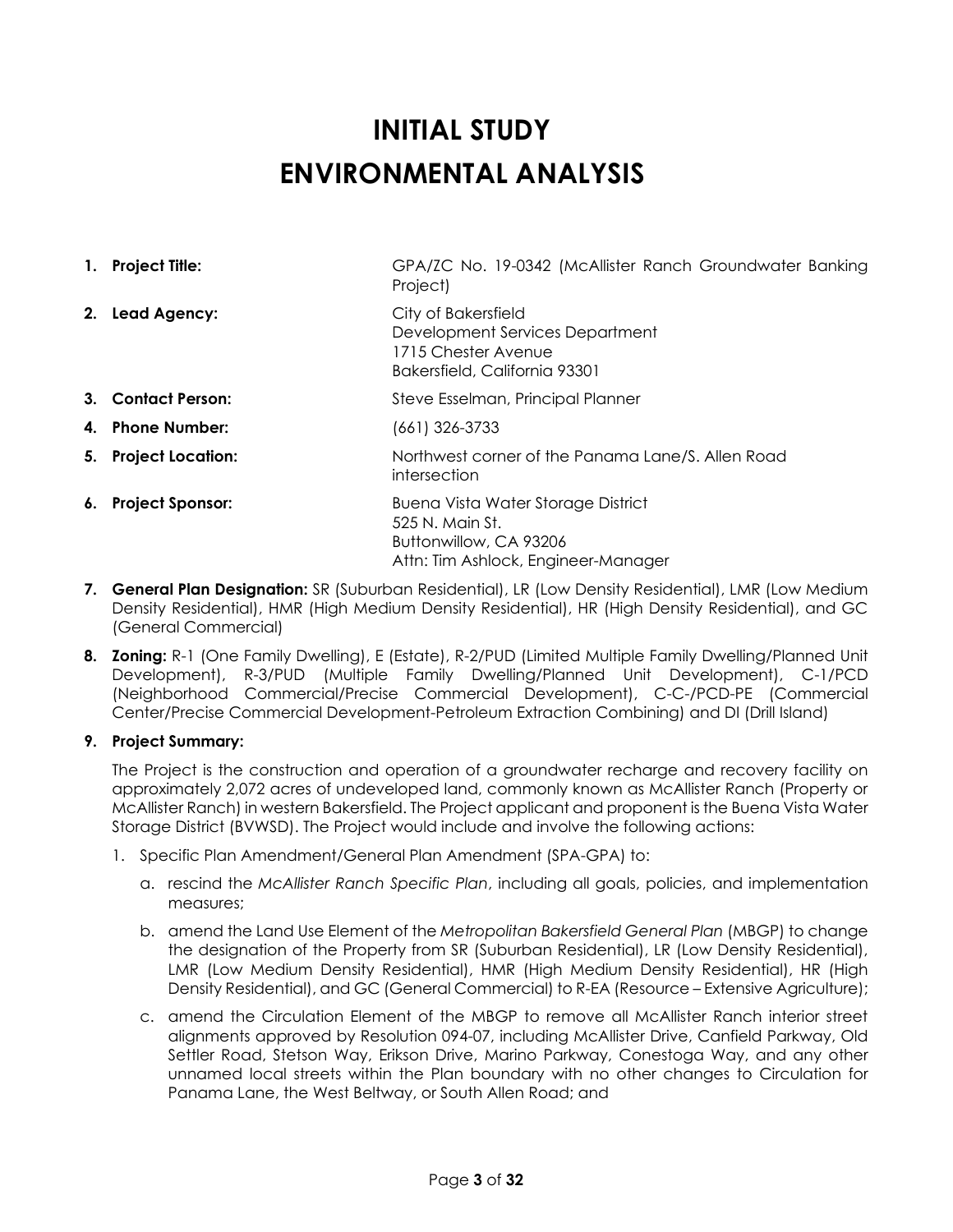- d. amend the Housing Element of the MBGP to remove the housing units approved with the *McAllister Ranch Specific Plan* from the City's Vacant Land Inventory.
- 2. Zone Change (ZC) for the Property from R-1 (One Family Dwelling), E (Estate), R-2/PUD (Limited Multiple Family Dwelling/Planned Unit Development), R-3/PUD (Multiple Family Dwelling/Planned Unit Development), C-1/PCD (Neighborhood Commercial/Precise Commercial Development), C-C-/PCD-PE (Commercial Center/Precise Commercial Development-Petroleum Extraction Combining) and DI (Drill Island) to A-WR (Agriculture-Water Recharge Combining); and
- 3. Design, construction, and operation of a water banking facility (recharge, storage, and recovery) on the Property, including water conveyance to and from the Property and spreading and recovery facilities onsite at the Property.

#### **Project Vicinity and Surrounding Land Use**

The Property is located in the City of Bakersfield, Kern County, California within Sections 16, 21, 22, and 23, Township 30 South, Range 26 East, Mount Diablo Base & Meridian (MDBM), as shown on Figures 1 and 2. The Property is located on the Kern River alluvial fan, which is well suited for groundwater banking operations.

The Property is approximately 14 miles southwest of downtown Bakersfield and is just within the western extent of Bakersfield's city limits. Land uses surrounding the Property include water banking operations to the north and west of the Property; petroleum production operations to the southwest of the Property; agriculture and water banking operations south of the Property; residential and commercial development and open space east and northeast of the Property; and agriculture, petroleum production, and open space north and northeast of the Property.

#### **Project Objective**

The primary Project objective is the beneficial management of water resources to provide a reliable, affordable, economically viable, and usable water supply through the efficient conveyance, recharge, recovery, storage, delivery, and distribution of available water supplies under the direction of the Project applicant, BVWSD. The Project will make use of the Property to recharge, recover, and store the water supplies in a manner that is consistent with the goals and objectives of the Kern River Groundwater Sustainability Agency's (KRGSA's) Groundwater Sustainability Plan (GSP).

#### **Project Construction**

Construction is expected to include on-site and off-site elements:

On-site Storage Facilities:

- Clearing and grading areas proposed for shallow percolation ponds;
- Excavating and constructing percolation ponds;
- Constructing levees, about 3 to 6 feet in height, with a top width of approximately 16 feet;
- Constructing seven inter-basin flow control structures (for water transfers between ponds onsite);
- Constructing up to eight groundwater monitoring wells; and
- Constructing percolation pond turnouts, with capacities ranging from about 5 to 50 cubic feet per second.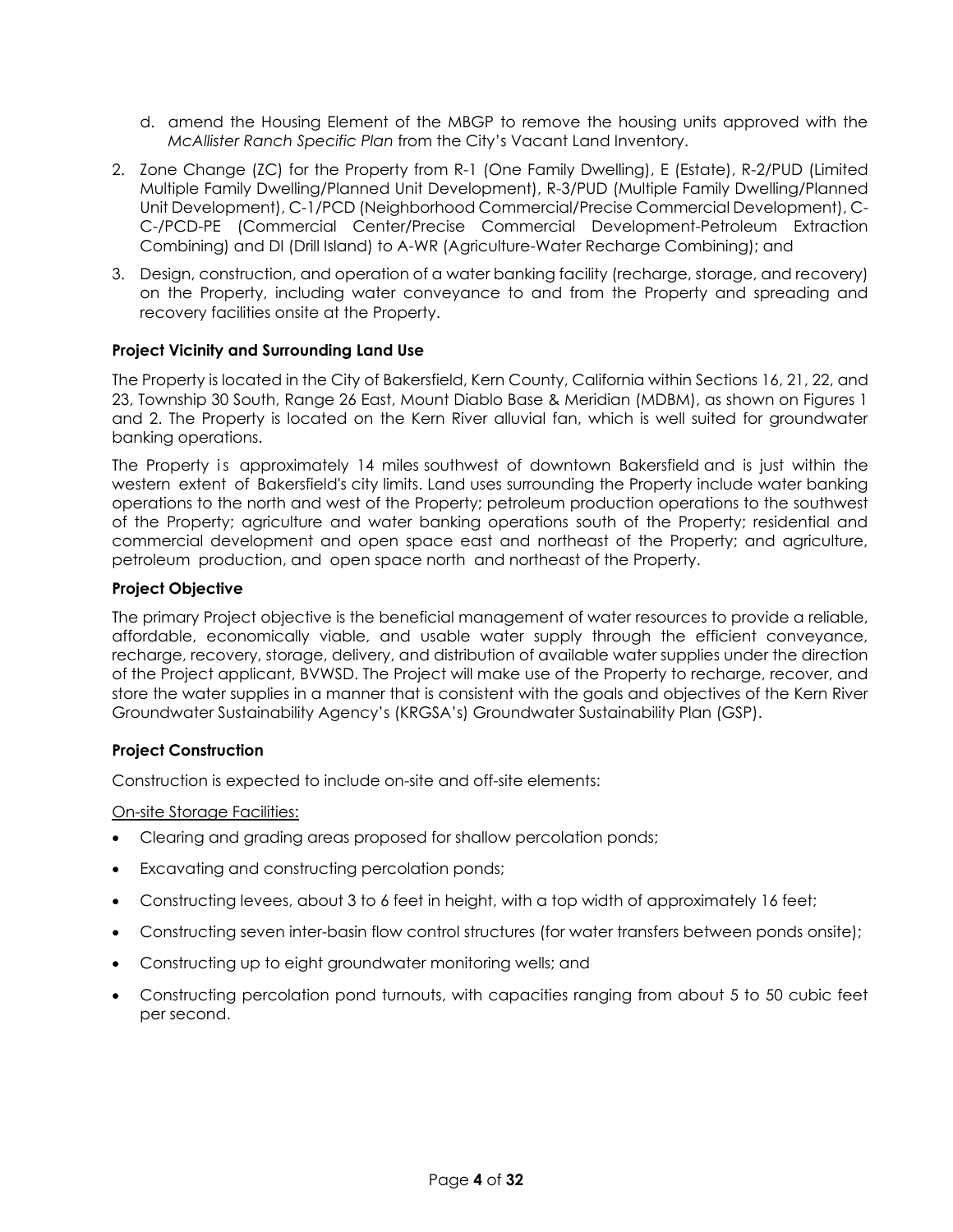# **Figure 1, Project Location Map**

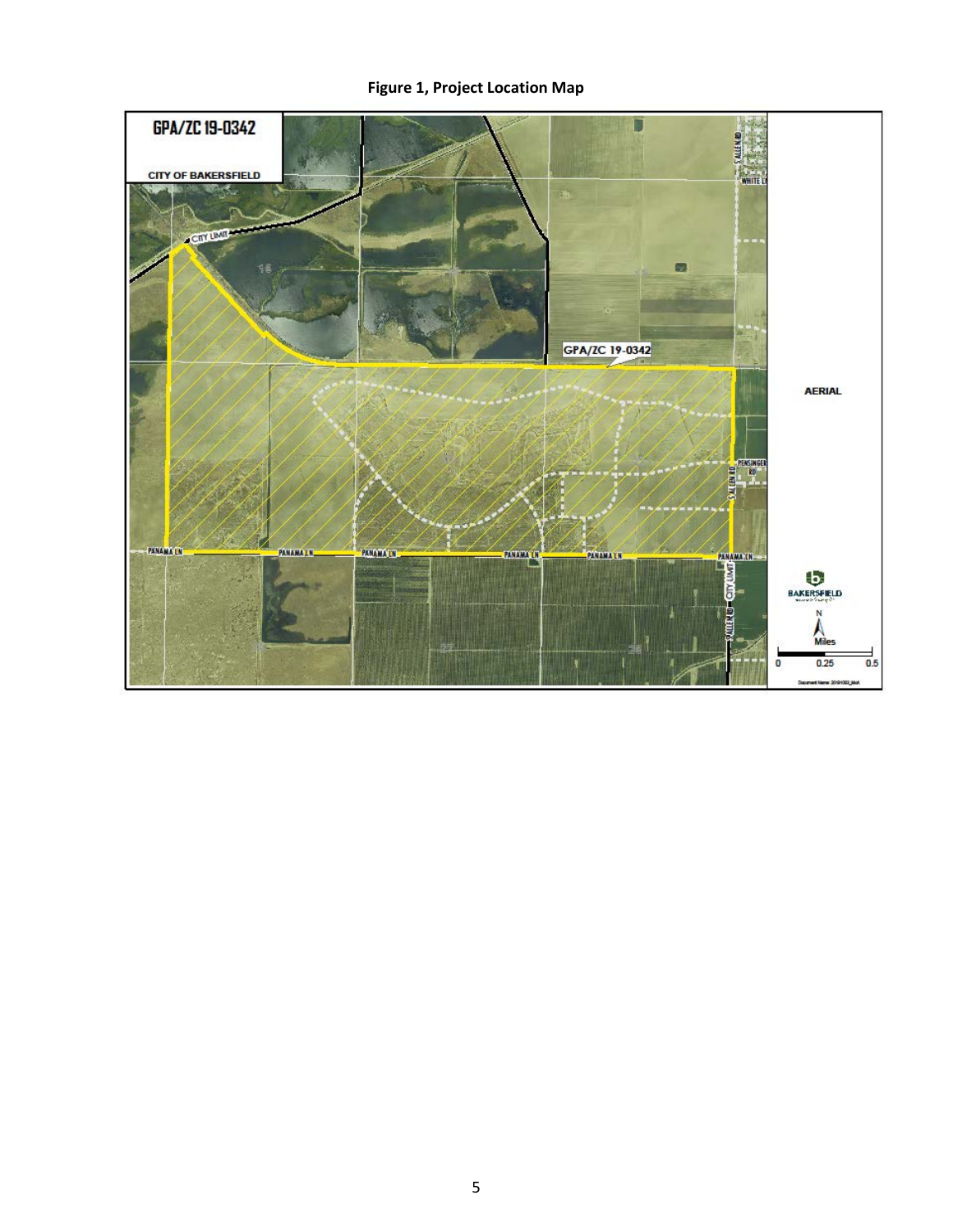

#### **Figure 2, Proposed Land Use Designations**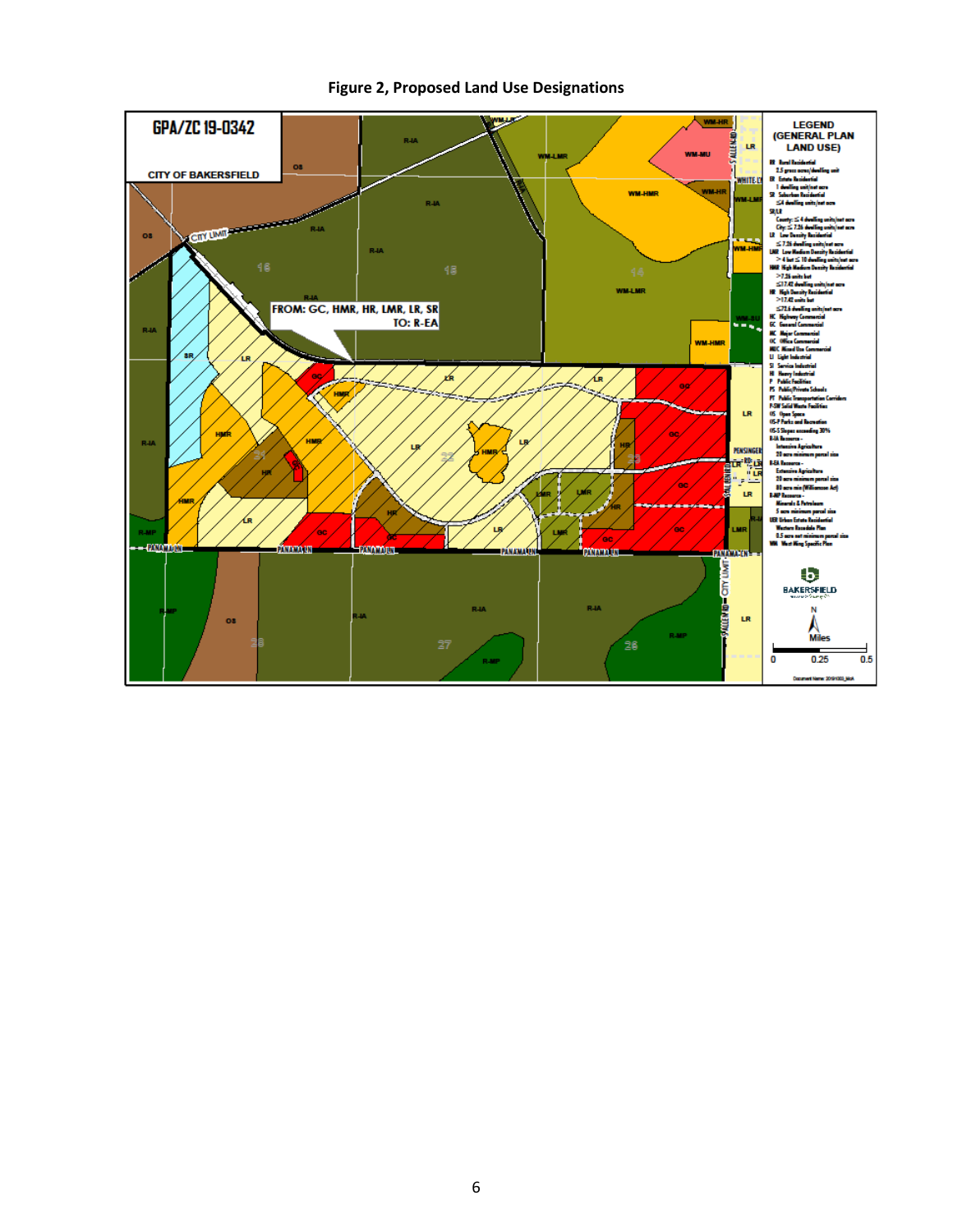On-site Recovery Facilities

- Project will include up to 14 groundwater recovery wells, with:
	- o Drilling and developing 4 -12 new groundwater recovery wells;
	- o Using 2-6 existing groundwater recovery wells that are currently on the Property; and
- Constructing approximately 41,000 linear feet of well collector pipeline ranging in diameter from 15 inches to 72 inches.

### Off-site Water Conveyance Facilities to the Project

- Use of existing or constructing new head gate(s) at City's 2800 Acre groundwater facility; and
- Constructing pipelines, culverts, and appurtenant facilities to transport water from City's 2800 Acre groundwater facility to the project site (with up to 3 locations).

Off-site Water Conveyance Facilities from the Project

• Recovered and stored groundwater could be discharged into various existing nearby canals for the purpose of water conveyance. This may require constructing pipe supports, diffusers, or other hardware features.

#### **Water Sources**

Water supply for the Project would be provided from various sources including the Kern River, State Water Project water, and other federal, state, and local supplies through transfer, balanced and unbalanced exchange agreements, purchase or temporary transfers, or other means available. The EIR for the Project will evaluate impacts from the conveyance, recharge, and recovery of water that may be provided from this range of potential sources, to the extent that they are reasonably foreseeable, although the EIR will not commit to, or authorize use of, any particular source of water. Conveyance of water to the Property, as well as the storage and recovery of specific water supplies, may be subject to applicable legal, practical, and regulatory limitations.

#### **Project Operation**

Project operation will include storing water in underground aquifers for later recovery. Upwards of 150,000 acre-feet (AF) of water could be stored by the Project during any given year and up to 56,000 AF of water could be extracted in a single year.

Project operation would also include the following:

- Conveyance of water to percolation ponds on the Property from the City's 2800 Acre groundwater facility or other existing canals in the vicinity of the Project;
- Percolation and storage of water in the groundwater aquifer via the proposed percolation ponds;
- Operational exchanges of water with other entities to optimize project operations;
- Recovery of stored water from the groundwater aquifer via operation of groundwater recovery wells, including any combination of on-site and off-site recovery facilities;
- Monitoring groundwater levels and groundwater quality in the area; and
- Conveyance and distribution of water off Property by way of existing canals.

#### **10. Surrounding Land Uses and Setting** *(Briefly describe the project's surroundings.)***:**

The Property is bordered by existing water banking facilities and other existing water conveyance infrastructure (e.g., canals, turnouts, weirs, etc.) to the north. Agricultural and vacant lands are found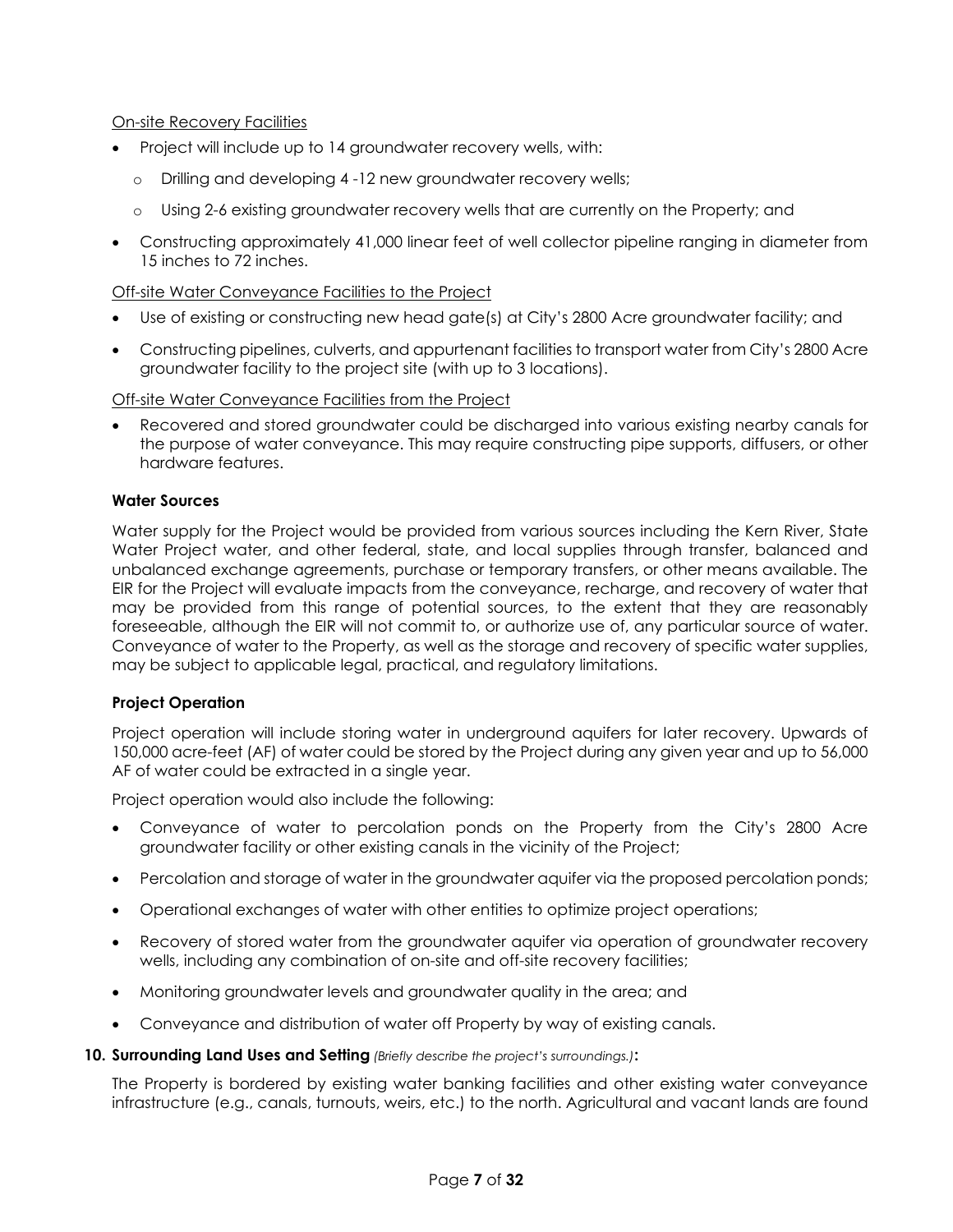to the south and west, and urban development is occurring to the east beyond South Allen Road. The area north and northeast of the Property includes agriculture, petroleum production, and open space land uses.

- **11. Public Agencies whose Approval Is Anticipated** *(e.g., permits, financing approval, or participation agreement)***:**
	- City of Bakersfield
	- Buena Vista Water Storage District
	- Rosedale Rio Bravo Water Storage District
	- Kern County Water Agency
	- California Department of Housing and Community Development
	- California Department of Transportation
	- California Department of Conservation, Geologic Energy Management Division
	- Department of Toxic Substance Control
	- Department of Water Resources
	- Native American Heritage Commission
	- San Joaquin Valley Air Pollution Control District
	- State Water Resources Control Board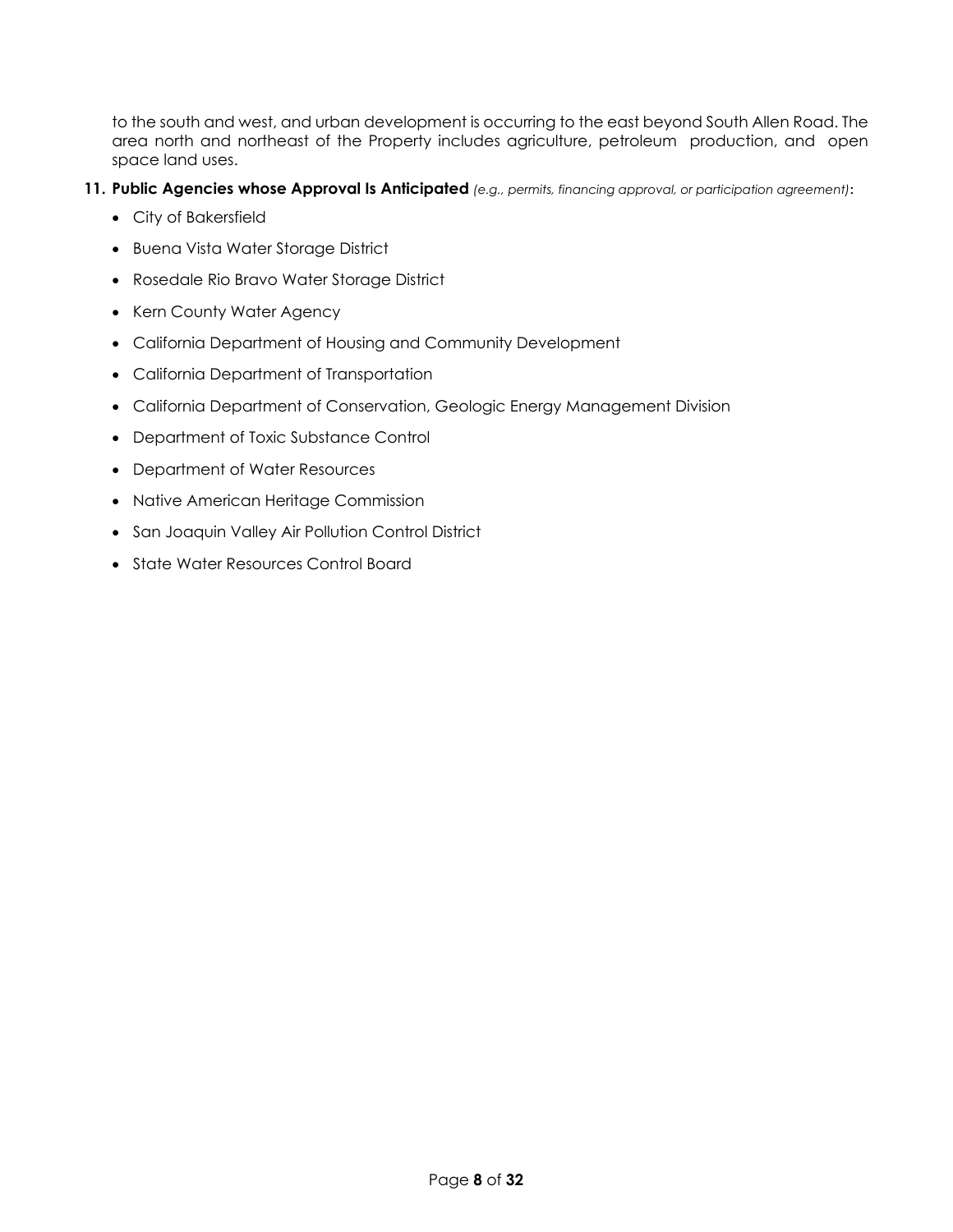# **ENVIRONMENTAL FACTORS POTENTIALLY AFFECTED:**

As indicated by the checklist and discussion on the following pages, the project would result in potentially significant impacts with respect to the environmental factors checked below. This evaluation is a preliminary assessment of the potential project effects. A more detailed evaluation would occur in the Project's EIR:



# **ENVIRONMENTAL DETERMINATION:**

On the basis of this initial evaluation:



- □ I find that the proposed Project **could** not have a significant effect on the environment, and a **negative declaration** will be prepared.
- □ I find that although the proposed Project **could** have a significant effect on the environment, there will not be a significant effect in this case because revisions in the Project have been made by or agreed to by the Project proponent. A **mitigated negative declaration** will be prepared.
- I find that the proposed Project **may** have a significant effect on the environment, and an **environmental impact report** is required.
- □ I find that the proposed Project **may** have a "potentially significant impact" or "potentially significant unless mitigated" impact on the environment, but at least one effect has been (1) adequately analyzed in an earlier document pursuant to applicable legal standards, and (2) addressed by mitigation measures based on the earlier analysis as described on the attached sheets. An **environmental impact report** is required, but it must analyze only the effects that remain to be addressed.
- □ I find that although the proposed Project **could** have a significant effect on the environment, because all potentially significant effects have been (1) analyzed adequately in an earlier **environmental impact report or negative declaration** pursuant to applicable legal standards, and (2) avoided or mitigated pursuant to that earlier **environmental impact report or negative declaration**, including revisions or mitigation measures that are imposed upon the proposed Project, nothing further is required.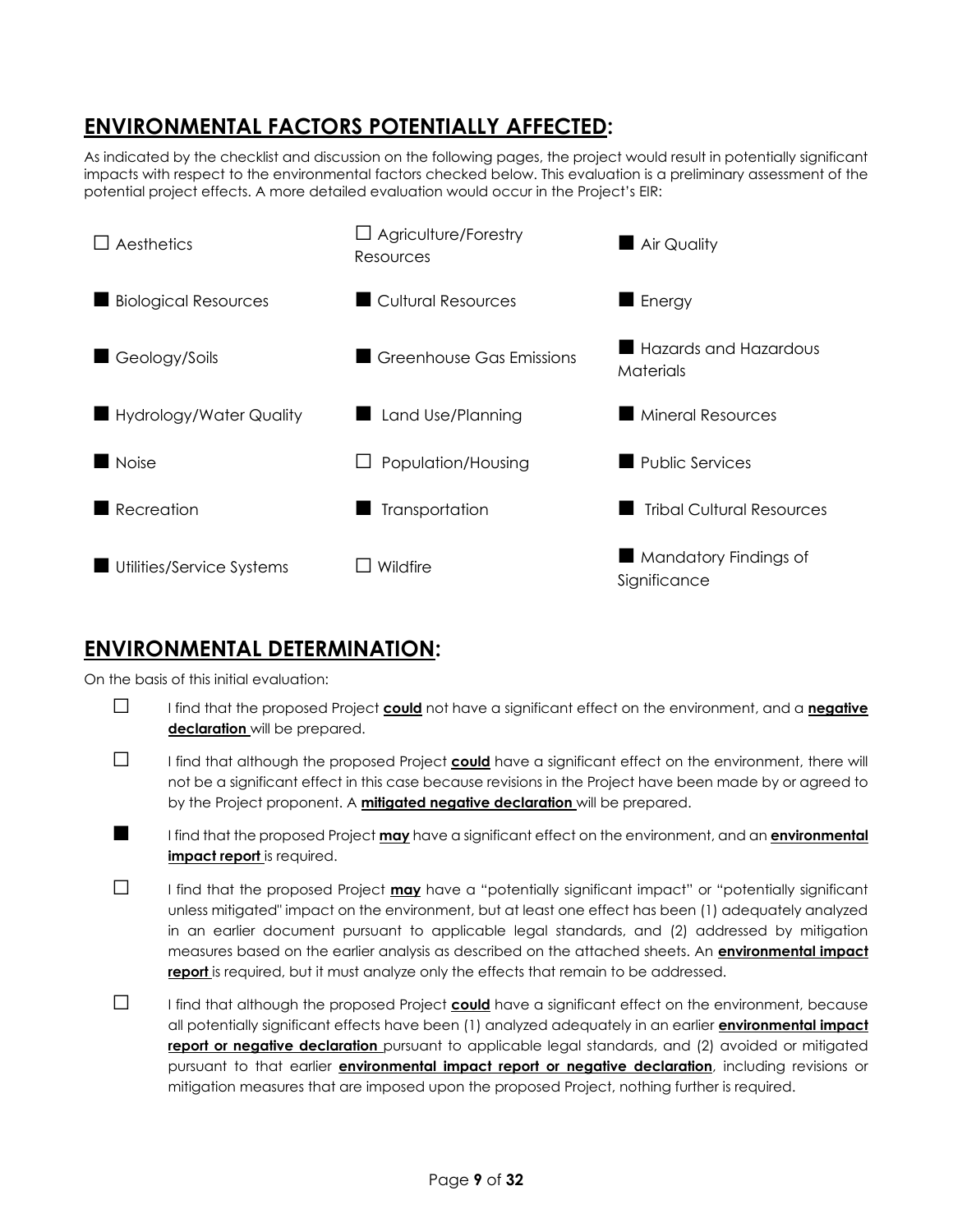$\frac{2020}{\pi}$  June 11, 2020

**Signature** Date

Steve Esselman, Principal Planner

*Printed name*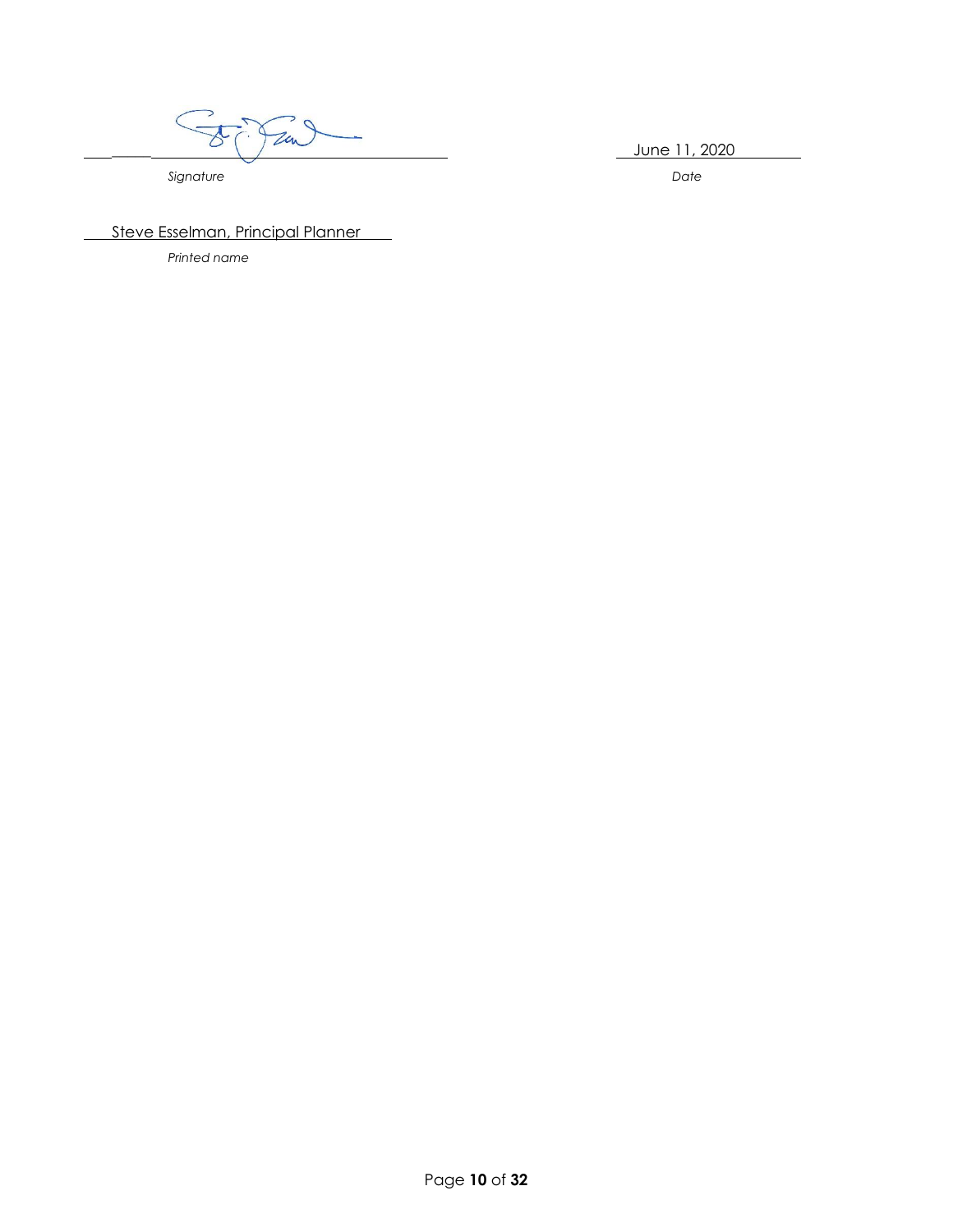# **EVALUATION OF ENVIRONMENTAL IMPACTS:**

- 1) A brief explanation is required for all answers except "No Impact" answers that are adequately supported by the information sources a lead agency cites in the parentheses following each question. A "No Impact" answer is adequately supported if the referenced information sources show that the impact simply does not apply to projects like the one involved (e.g., the project falls outside a fault rupture zone). A "No Impact" answer should be explained where it is based on project-specific factors, as well as general standards (e.g., the project would not expose sensitive receptors to pollutants, based on a project-specific screening analysis).
- 2) All answers must take account of the whole action involved, including off-site as well as on-site impacts, cumulative as well as project-level impacts, indirect as well as direct impacts, and construction as well as operational impacts.
- 3) Once the lead agency has determined that a physical impact may occur, then the checklist answers must indicate whether the impact is considered to be potentially significant, less than significant with mitigation, or less than significant. "Potentially Significant Impact" is appropriate if there is substantial evidence that an effect may be significant. If there are one or more "Potentially Significant Impact" entries when the determination is made, an EIR is required.
- 4) "Negative Declaration: Less Than Significant with Mitigation Incorporated" applies where the incorporation of mitigation measures has reduced an effect from "Potentially Significant Impact" to a "Less Than Significant Impact." The lead agency must describe the mitigation measures, and briefly explain how they reduce the effect to a less than significant level.
- 5) Earlier analyses may be used where, pursuant to the tiering, program EIR, or other CEQA process, an effect has been adequately analyzed in an earlier EIR or negative declaration. Section 15063(c)(3)(D). In this case, a brief discussion should identify the following:
	- a) Earlier Analysis Used. Identify and state where they are available for review.
	- b) Impacts Adequately Addressed. Identify which effects from the above checklist were within the scope of and adequately analyzed in an earlier document pursuant to applicable legal standards, and state whether such effects were addressed by mitigation measures based on the earlier analysis.
	- c) Mitigation Measures. For effects that are "Less than Significant with Mitigation Measures Incorporated," describe the mitigation measures which were incorporated or refined from the earlier document and the extent to which they address site-specific conditions for the project.
- 6) Lead agencies are encouraged to incorporate into the checklist references to information sources for potential impacts (e.g., general plans, zoning ordinances). Reference to a previously prepared or outside document should, where appropriate, include a reference to the page or pages where the statement is substantiated.
- 7) Supporting Information Sources: A source list should be attached, and other sources used or individuals contacted should be cited in the discussion.
- 8) This is only a suggested form, and lead agencies are free to use different formats; however, lead agencies should normally address the questions from this checklist that are relevant to a project's environmental effects in whatever format is selected.
- 9) The explanation of each issue should identify:
	- a) The significance criteria or threshold, if any, used to evaluate each question; and
	- b) The mitigation measure identified, if any, to reduce the impact to less than significant.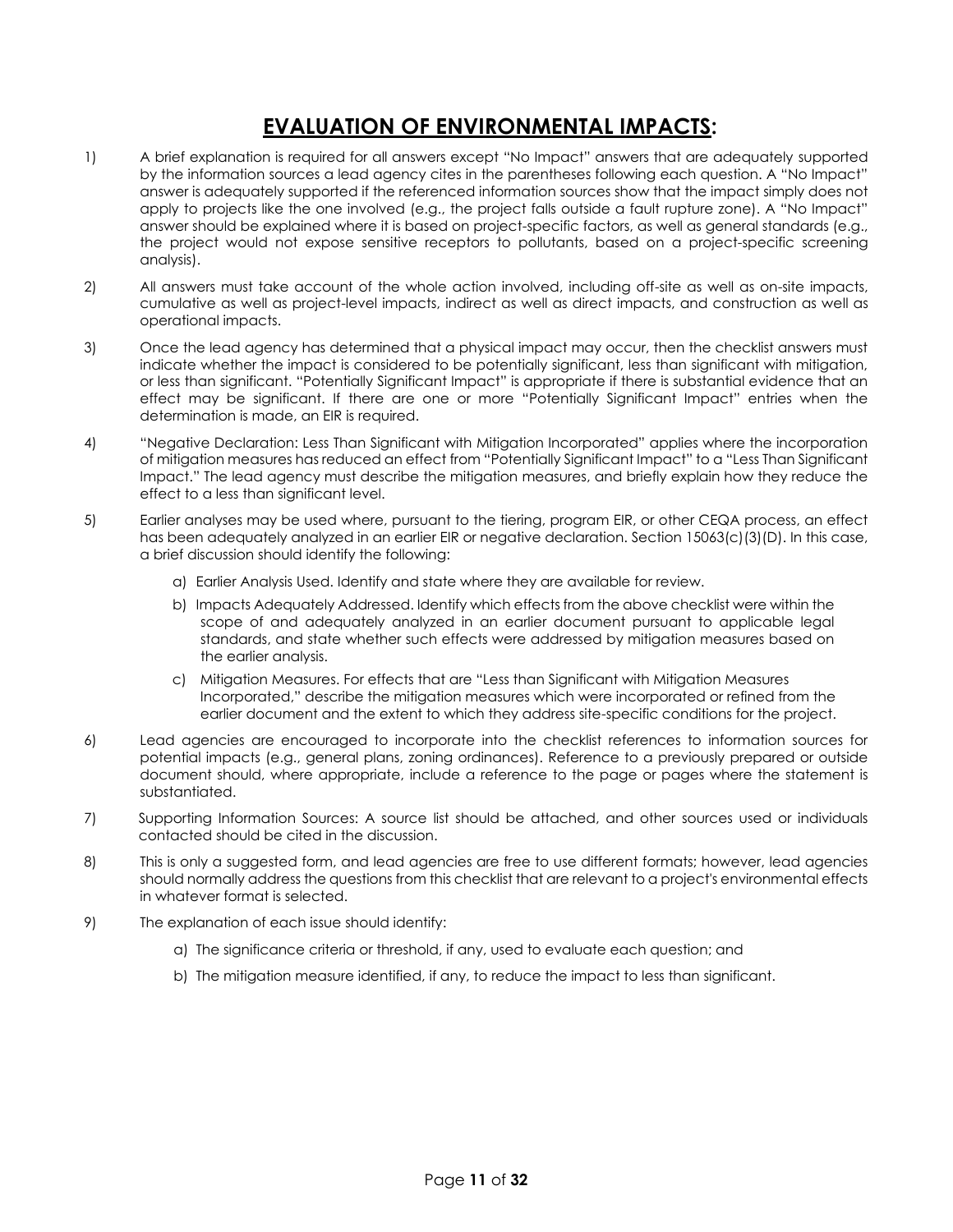# **Environmental Issue**

|          |                                                                                                                                                                                                                                                                                                                                                                                     | Potentially<br>Sianificant<br>Impact | With<br>Mitigation<br>Incorporati<br>on | <b>Less Than</b><br>Significant<br>Impact | No.<br>Impact |
|----------|-------------------------------------------------------------------------------------------------------------------------------------------------------------------------------------------------------------------------------------------------------------------------------------------------------------------------------------------------------------------------------------|--------------------------------------|-----------------------------------------|-------------------------------------------|---------------|
| project: | <b>I. AESTHETICS:</b> Except as provided in Public Resources Code Section 21099, would the                                                                                                                                                                                                                                                                                          |                                      |                                         |                                           |               |
| a)       | Have a substantial adverse effect on a scenic vista?                                                                                                                                                                                                                                                                                                                                |                                      |                                         |                                           |               |
| b)       | Substantially damage scenic resources, including, but not limited to, trees,<br>rock outcrops, and historic buildings within a state scenic highway?                                                                                                                                                                                                                                |                                      |                                         |                                           |               |
| C)       | In nonurbanized areas, substantially degrade the existing visual character or<br>quality of public views of the site and its surroundings? (Public views are those<br>that are experienced from publicly accessible vantage point). If the project<br>is in an urbanized area, would the project conflict with applicable zoning and<br>other regulations governing scenic quality? |                                      |                                         |                                           |               |
| d)       | Create a new source of substantial light or glare which would adversely<br>affect day or nighttime views in the area?                                                                                                                                                                                                                                                               |                                      |                                         |                                           |               |
|          |                                                                                                                                                                                                                                                                                                                                                                                     |                                      |                                         |                                           |               |

**Less Than Significant**

□ □ ■ □

□ □ □ ■

□ □ □ ■

#### **II. AGRICULTURE AND FORESTRY RESOURCES:**

In determining whether impacts to agricultural resources are significant environmental effects, lead agencies may refer to the California Agricultural Land Evaluation and Site Assessment Model (1997) prepared by the California Dept. of Conservation as an optional model to use in assessing impacts on agriculture and farmland. In determining whether impacts to forest resources, including timberland, are significant environmental effects, lead agencies may refer to information compiled by the California Department of Forestry and Fire Protection regarding the state's inventory of forest land, including the Forest and Range Assessment Project and the Forest Legacy Assessment Project; and forest carbon measurement methodology provided in Forest Protocols adopted by the California Air Resources Board. Would the project:

- a) Convert Prime Farmland, Unique Farmland, or Farmland of Statewide Importance (Farmland), as shown on the maps prepared pursuant to the Farmland Mapping and Monitoring Program of the California Resources Agency, to nonagricultural use?
- b) Conflict with existing zoning for agricultural use, or a Williamson Act contract?  $\Box$   $\Box$
- c) Conflict with existing zoning for, or cause rezoning of, forest land (as defined in Public Resources Code Section 12220(g)), timberland (as defined by Public Resources Code Section 4526), or timberland zoned Timberland Production (as defined by Government Code Section 51104(g))?
- d) Result in the loss of forest land or conversion of forest land to non-forest use?  $\Box$
- e) Involve other changes in the existing environment which, due to their location or nature, could result in conversion of Farmland, to non-agricultural use or conversion of forest land to non-forest use?

#### **III. AIR QUALITY:**

Where available, the significance criteria established by the applicable air quality management district or air pollution control district may be relied upon to make the following determinations. Would the project:

|  |  | a) Conflict with or obstruct implementation of the applicable air quality plan? |  |  |  | $\Box$ |
|--|--|---------------------------------------------------------------------------------|--|--|--|--------|
|--|--|---------------------------------------------------------------------------------|--|--|--|--------|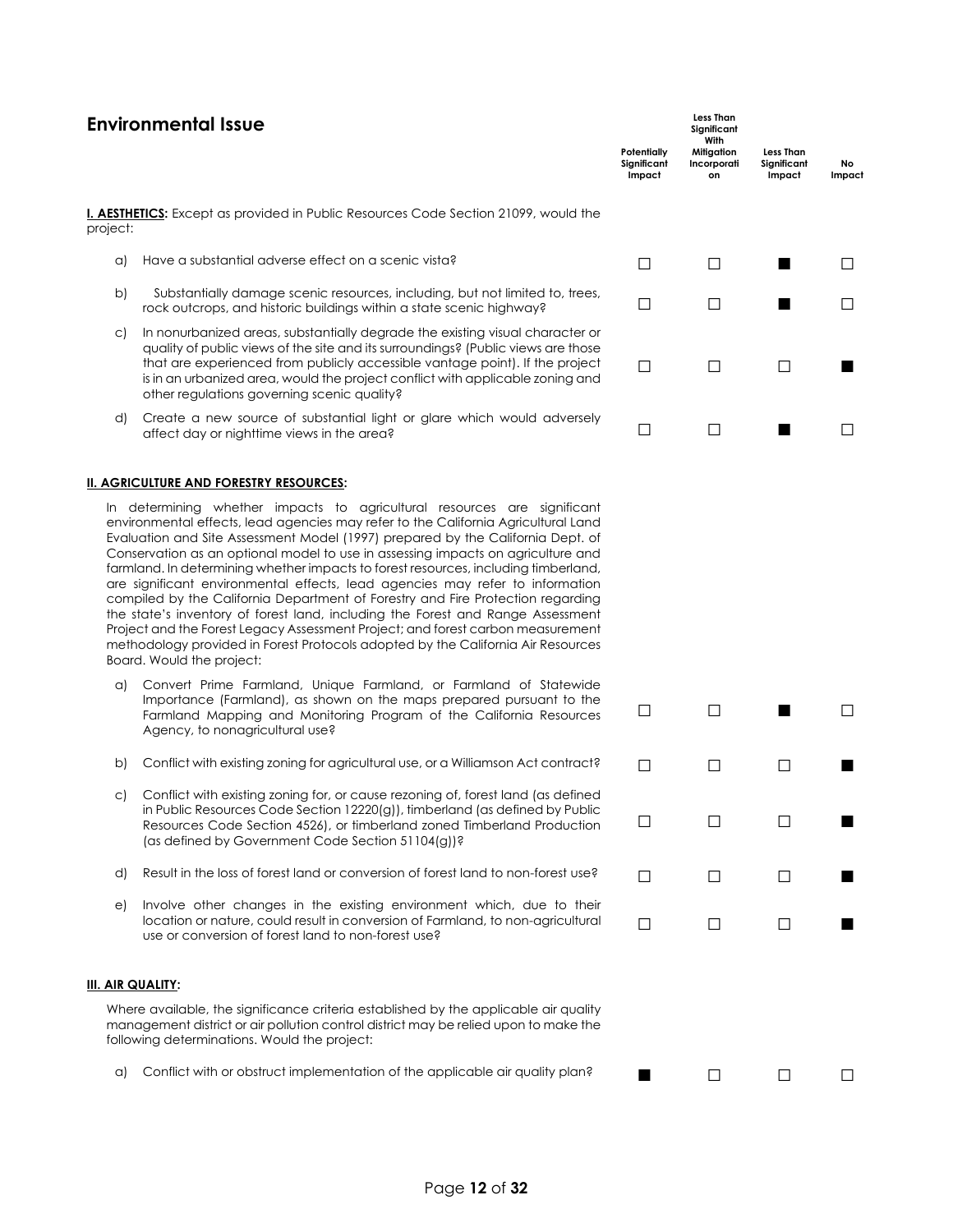| <b>Environmental Issue</b> |                                                                                                                                                                                                                                                                                                                            |                                      | <b>Less Than</b><br>Significant<br>With |                                           |              |  |  |
|----------------------------|----------------------------------------------------------------------------------------------------------------------------------------------------------------------------------------------------------------------------------------------------------------------------------------------------------------------------|--------------------------------------|-----------------------------------------|-------------------------------------------|--------------|--|--|
|                            |                                                                                                                                                                                                                                                                                                                            | Potentially<br>Significant<br>Impact | Mitigation<br>Incorporati<br>on         | <b>Less Than</b><br>Significant<br>Impact | No<br>Impact |  |  |
| b)                         | Result in a cumulatively considerable net increase of any criteria pollutant for<br>which the project region is non-attainment under an applicable federal or<br>state ambient air quality standard?                                                                                                                       | ٠                                    | $\Box$                                  | $\Box$                                    | $\mathsf{L}$ |  |  |
| C)                         | Expose sensitive receptors to substantial pollutant concentrations?                                                                                                                                                                                                                                                        | ٠                                    | $\Box$                                  | $\Box$                                    |              |  |  |
| d)                         | Result in other emissions (such as those leading to odors) adversely affecting<br>a substantial number of people?                                                                                                                                                                                                          | $\Box$                               | $\Box$                                  | П                                         |              |  |  |
|                            | <b>IV. BIOLOGICAL RESOURCES:</b> Would the project:                                                                                                                                                                                                                                                                        |                                      |                                         |                                           |              |  |  |
| a)                         | Have a substantial adverse effect, either directly or through habitat<br>modifications, on any species identified as a candidate, sensitive, or special<br>status species in local or regional plans, policies, or regulations, or by the<br>California Department of Fish and Wildlife or U.S. Fish and Wildlife Service? | ٠                                    | $\Box$                                  | $\perp$                                   | $\mathsf{L}$ |  |  |
| b)                         | Have a substantial adverse effect on any riparian habitat or other sensitive<br>natural community identified in local or regional plans, policies, regulations<br>or by the California Department of Fish and Wildlife or U.S. Fish and Wildlife<br><b>Service?</b>                                                        |                                      | $\Box$                                  | $\Box$                                    | $\Box$       |  |  |
| C)                         | Have a substantial adverse effect on state or federally protected wetlands<br>(including, but not limited to, marsh, vernal pool, coastal, etc.) through direct<br>removal, filling, hydrological interruption, or other means?                                                                                            | ▬                                    | $\Box$                                  | $\Box$                                    | Ш            |  |  |
| d)                         | Interfere substantially with the movement of any native resident or migratory<br>fish or wildlife species or with established native resident or migratory wildlife<br>corridors, or impede the use of native wildlife nursery sites?                                                                                      |                                      | П                                       | П                                         | Ш            |  |  |
| e)                         | Conflict with any local policies or ordinances protecting biological resources,<br>such as a tree preservation policy or ordinance?                                                                                                                                                                                        | ٠                                    | $\Box$                                  | $\Box$                                    | Ш            |  |  |
| f)                         | Conflict with the provisions of an adopted Habitat Conservation Plan, Natural<br>Community Conservation Plan, or other approved local, regional, or state<br>habitat conservation plan?                                                                                                                                    | ■                                    | $\Box$                                  | $\Box$                                    | Ш            |  |  |
|                            | V. CULTURAL RESOURCES: Would the project:                                                                                                                                                                                                                                                                                  |                                      |                                         |                                           |              |  |  |
| a)                         | Cause a substantial adverse change in the significance of a historical<br>resource pursuant to §15064.5?                                                                                                                                                                                                                   |                                      | П                                       | $\Box$                                    |              |  |  |
| b)                         | Cause a substantial adverse change in the significance of an archaeological<br>resource pursuant to §15064.5?                                                                                                                                                                                                              |                                      | $\perp$                                 | $\perp$                                   | $\perp$      |  |  |
| $\mathsf{C}$               | Disturb any human remains, including those interred outside of dedicated<br>cemeteries?                                                                                                                                                                                                                                    | ٠                                    | П                                       | П                                         | П            |  |  |
|                            | VI. ENERGY: Would the project:                                                                                                                                                                                                                                                                                             |                                      |                                         |                                           |              |  |  |
| a)                         | Result in potentially significant environmental impact due to wasteful,<br>inefficient, or unnecessary consumption of energy resources, during project<br>construction or operation?                                                                                                                                       |                                      | П                                       | П                                         | $\mathsf{L}$ |  |  |
| b)                         | Conflict with or obstruct a state or local plan for renewable energy or energy<br>efficiency?                                                                                                                                                                                                                              |                                      | Ш                                       | П                                         |              |  |  |

**VII. GEOLOGY AND SOILS:** Would the project;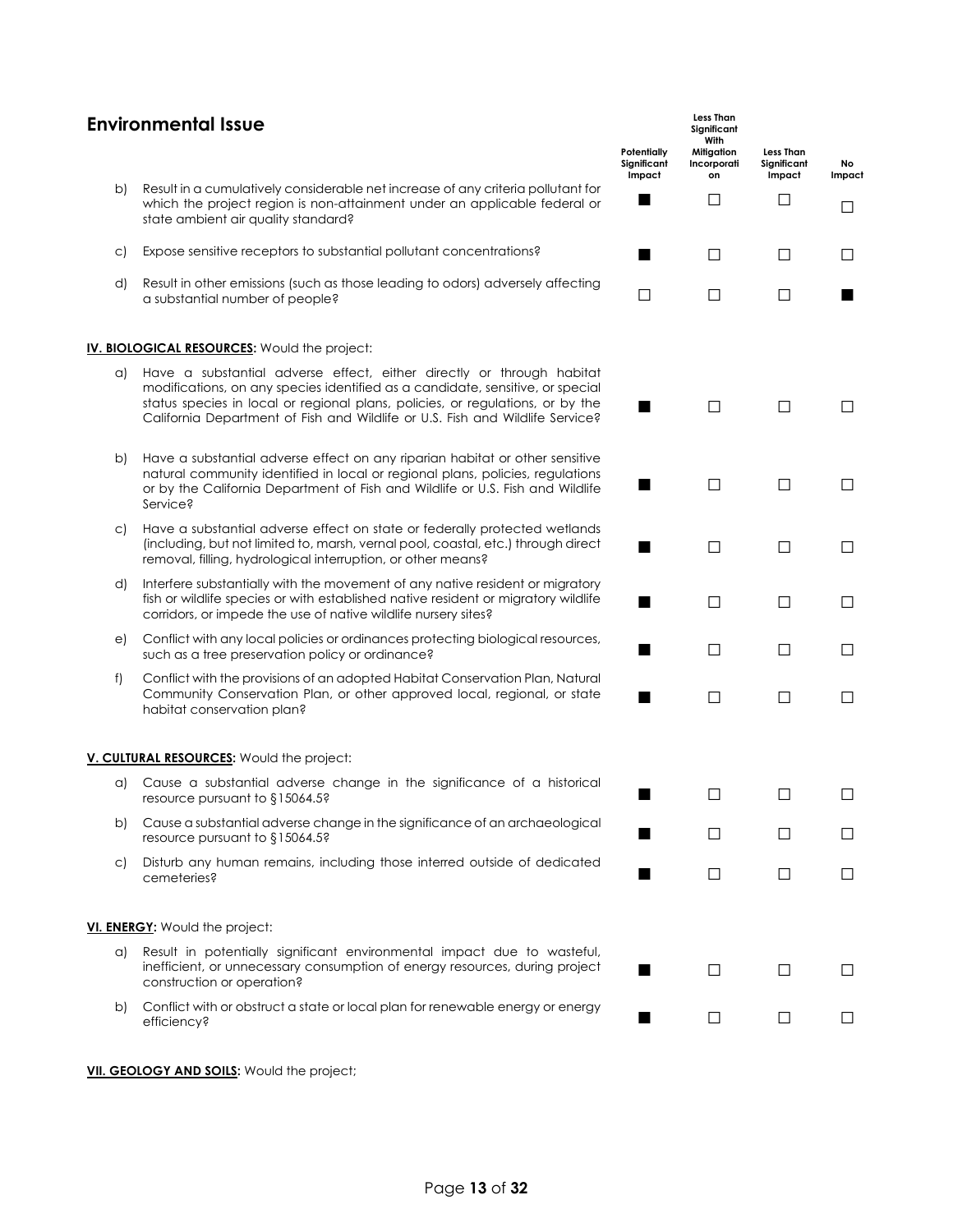|    | <b>Environmental Issue</b><br>Potentially<br>Significant                                                                                                                                                                                                                                            |        |        | Less Than<br>Significant<br>Impact | No<br>Impact |  |
|----|-----------------------------------------------------------------------------------------------------------------------------------------------------------------------------------------------------------------------------------------------------------------------------------------------------|--------|--------|------------------------------------|--------------|--|
| a) | Directly or indirectly cause potential substantial adverse effects, including the<br>risk of loss, injury, or death involving:                                                                                                                                                                      |        |        |                                    |              |  |
|    | Rupture of a known earthquake fault, as delineated on the most recent<br>i.<br>Alquist-Priolo Earthquake Fault Zoning Map, issued by the State Geologist<br>for the area or based on other substantial evidence of a known fault? Refer<br>to Division of Mines and Geology Special Publication 42. | □      | $\Box$ | $\Box$                             |              |  |
|    | Strong seismic ground shaking?<br>ii.                                                                                                                                                                                                                                                               | П      | П      |                                    | ⊔            |  |
|    | Seismic-related ground failure, including liquefaction?<br>iii.                                                                                                                                                                                                                                     |        | П      | П                                  | □            |  |
|    | Landslides?<br>iv.                                                                                                                                                                                                                                                                                  |        | П      | $\perp$                            | Ш            |  |
| b) | Result in substantial soil erosion or the loss of topsoil?                                                                                                                                                                                                                                          |        | $\Box$ | П                                  | $\Box$       |  |
| C) | Be located on a geologic unit or soil that is unstable, or that would become<br>unstable as a result of the project, and potentially result in on- or off-site<br>landslide, lateral spreading, subsidence, liquefaction, or collapse?                                                              |        | П      | П                                  | $\Box$       |  |
| d) | Be located on expansive soil, as defined in Table 18-1-B of the Uniform<br>Building Code (1994), creating substantial direct or indirect risks to life or<br>property?                                                                                                                              |        | П      | П                                  | $\Box$       |  |
| e) | Have soils incapable of adequately supporting the use of septic tanks or<br>alternative wastewater disposal systems where sewers are not available for<br>the disposal of wastewater?                                                                                                               | П      | П      | П                                  |              |  |
| f) | Directly or indirectly destroy a unique paleontological resource or site or<br>unique geologic feature?                                                                                                                                                                                             |        | $\Box$ | П                                  | П            |  |
|    | VIII. GREENHOUSE GAS EMISSIONS: Would the project:                                                                                                                                                                                                                                                  |        |        |                                    |              |  |
| a) | Generate greenhouse gas emissions, either directly or indirectly, that may<br>have a significant impact on the environment?                                                                                                                                                                         |        | П      | П                                  | $\Box$       |  |
| b) | Conflict with an applicable plan, policy or regulation adopted for the<br>purpose of reducing the emissions of greenhouse gases?                                                                                                                                                                    |        | П      | П                                  | П            |  |
|    | IX. HAZARDS AND HAZARDOUS MATERIALS: Would the project:                                                                                                                                                                                                                                             |        |        |                                    |              |  |
| a) | Create a significant hazard to the public or the environment through the<br>routine transport, use, or disposal of hazardous materials?                                                                                                                                                             |        | $\Box$ | П                                  | $\Box$       |  |
| b) | Create a significant hazard to the public or the environment through<br>reasonably foreseeable upset and accident conditions involving the release<br>of hazardous materials into the environment?                                                                                                  |        | $\Box$ | $\Box$                             | ⊔            |  |
| C) | Emit hazardous emissions or handle hazardous or acutely hazardous<br>materials, substances, or waste within one-quarter mile of an existing or<br>proposed school?                                                                                                                                  | □      | $\Box$ | $\Box$                             |              |  |
| d) | Be located on a site which is included on a list of hazardous materials sites<br>compiled pursuant to Government Code §65962.5 and, as a result, would it<br>create a significant hazard to the public or the environment?                                                                          | ٠      | $\Box$ | Ш                                  | Ш            |  |
| e) | For a project located within an airport land use plan or, where such a plan<br>has not been adopted, within two miles of a public airport or public use<br>airport, would the project result in a safety hazard or excessive noise for<br>people residing or working in the project area?           | $\Box$ | □      | $\Box$                             |              |  |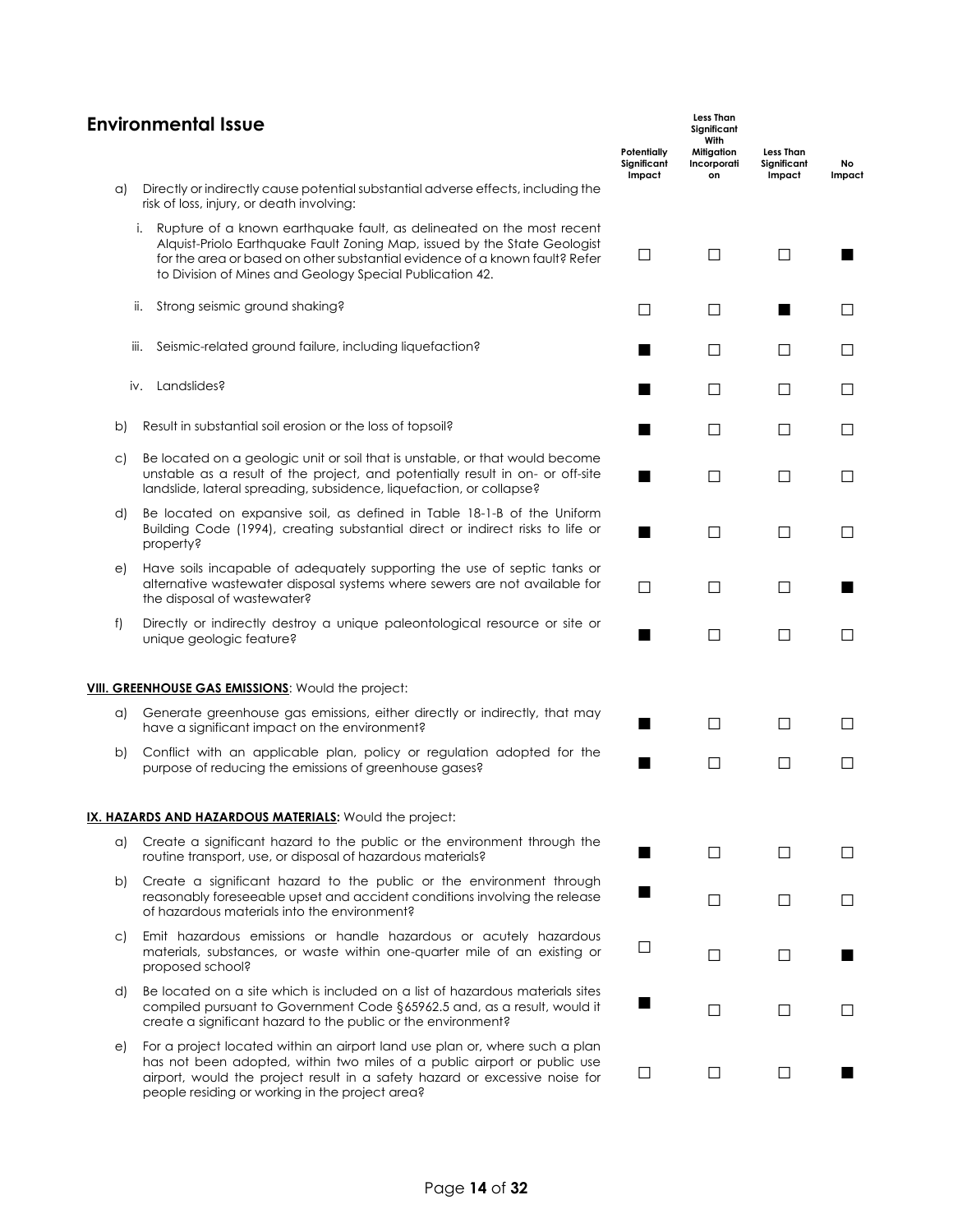# **Environmental Issue**

|              | EIIAII OIIII IEIII UI ISSAE                                                                                                                                                                                               | Potentially<br>Significant<br>Impact | Significant<br>With<br>Mitigation<br>Incorporati<br>on | <b>Less Than</b><br>Significant<br>Impact | No<br>Impact |
|--------------|---------------------------------------------------------------------------------------------------------------------------------------------------------------------------------------------------------------------------|--------------------------------------|--------------------------------------------------------|-------------------------------------------|--------------|
| f)           | Impair implementation of or physically interfere with an adopted emergency<br>response plan or emergency evacuation plan?                                                                                                 | $\Box$                               | $\Box$                                                 |                                           |              |
| g)           | Expose people or structures, either directly or indirectly, to a significant risk of<br>loss, injury or death involving wildland fires?                                                                                   | $\Box$                               | $\Box$                                                 |                                           | $\mathsf{L}$ |
|              | X. HYDROLOGY AND WATER QUALITY: Would the project:                                                                                                                                                                        |                                      |                                                        |                                           |              |
| a)           | Violate any water quality standards or waste discharge requirements or<br>otherwise substantially degrade surface or ground water quality?                                                                                |                                      | $\Box$                                                 | П                                         | $\Box$       |
| b)           | Substantially decrease groundwater supplies or interfere substantially with<br>groundwater recharge such that the project may impede sustainable<br>groundwater management of the basin?                                  |                                      | $\Box$                                                 | $\Box$                                    | $\Box$       |
| $\mathsf{C}$ | Substantially alter the existing drainage pattern of the site or area, including<br>through the alteration of the course of a stream or river or through the<br>addition of impervious surfaces, in a manner which would: |                                      |                                                        |                                           |              |
|              | Result in a substantial erosion or siltation on- or off-site?<br>i.                                                                                                                                                       |                                      | П                                                      | $\Box$                                    | $\Box$       |
|              | Substantially increase the rate or amount of surface runoff in a manner<br>ii.<br>which would result in flooding on- or offsite?                                                                                          |                                      | П                                                      | $\Box$                                    | Ш            |
|              | Create or contribute runoff water which would exceed the capacity of<br>iii.<br>existing or planned stormwater drainage systems or provide substantial<br>additional sources of polluted runoff?                          |                                      | П                                                      | ⊔                                         | $\sqcup$     |
|              | Impede or redirect flood flows?<br>IV.                                                                                                                                                                                    |                                      | П                                                      | $\Box$                                    | $\Box$       |
| d)           | In flood hazard, tsunami, or seiche zones, risk release of pollutants due to<br>project inundation?                                                                                                                       | ■                                    | П                                                      | $\Box$                                    | $\perp$      |
| e)           | Conflict with or obstruct implementation of a water quality control plan or<br>sustainable groundwater management plan?                                                                                                   |                                      | $\Box$                                                 | $\Box$                                    | $\Box$       |
|              | XI. LAND USE AND PLANNING: Would the project:                                                                                                                                                                             |                                      |                                                        |                                           |              |
| a)           | Physically divide an established community?                                                                                                                                                                               | $\Box$                               | $\Box$                                                 |                                           | ΙI           |
| b)           | Cause a significant environmental impact due to a conflict with any land use<br>plan, policy, or regulation adopted for the purpose of avoiding or mitigating<br>an environmental effect?                                 |                                      |                                                        |                                           |              |
|              | XII. MINERAL RESOURCES: Would the project:                                                                                                                                                                                |                                      |                                                        |                                           |              |
| a)           | Result in the loss of availability of a known mineral resource that would be a<br>value to the region and the residents of the state?                                                                                     |                                      | П                                                      | П                                         | $\Box$       |
| b)           | Result in the loss of availability of a locally important mineral resource<br>recovery site delineated on a local general plan, specific plan, or other land<br>use plan?                                                 |                                      | $\perp$                                                | Ш                                         | Ш            |
|              | <b>XIII. NOISE:</b> Would the project result in:                                                                                                                                                                          |                                      |                                                        |                                           |              |
| a)           | Generation of a substantial temporary or permanent increase in ambient<br>noise levels in the vicinity of the project in excess of standards established in                                                               |                                      | $\Box$                                                 | Ш                                         |              |

**Less Than**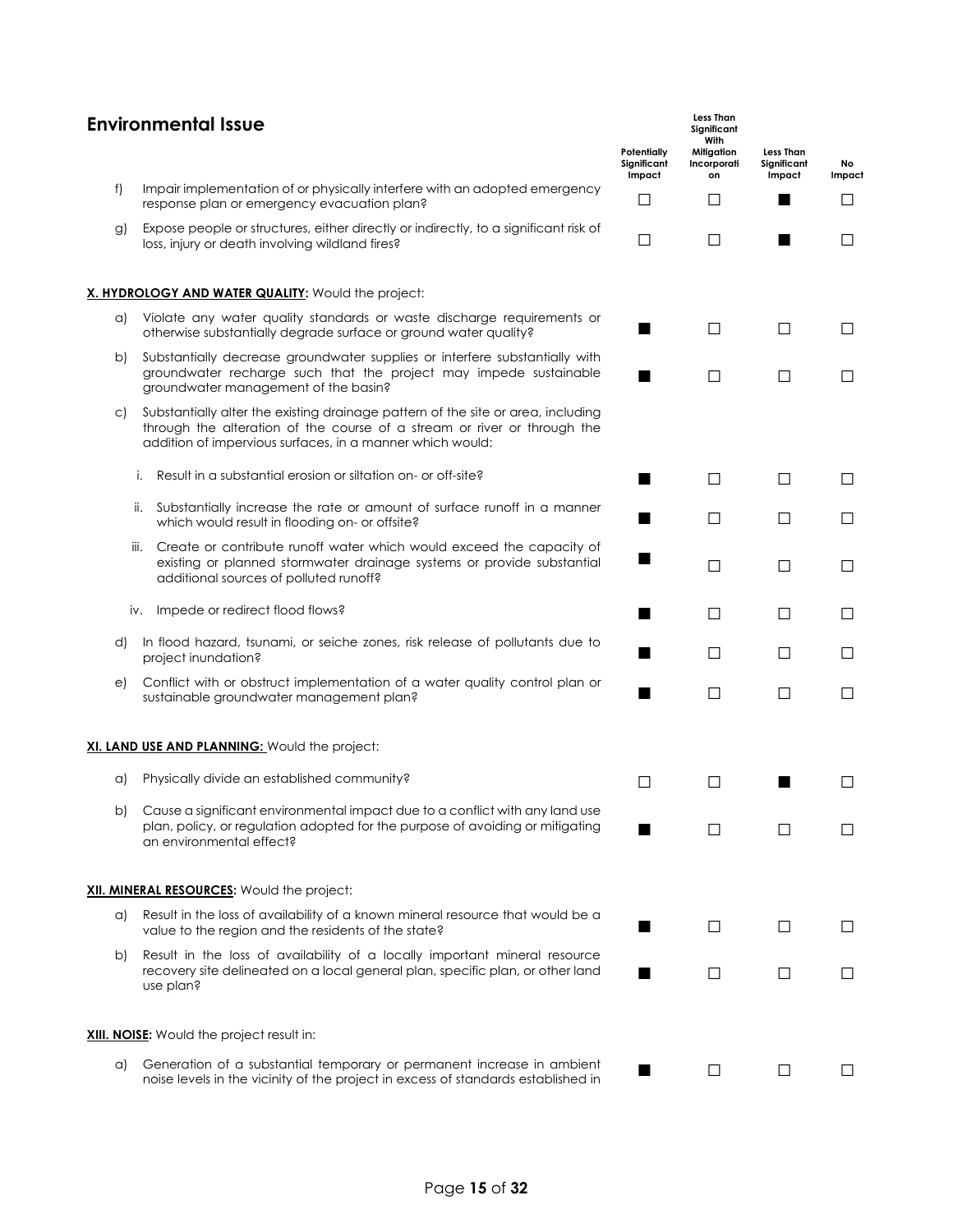| <b>Environmental Issue</b> |                                                                                                                                                                                                                                                                                                                                                                                                                        |              | <b>Less Than</b><br>Significant<br>With<br>Potentially<br>Mitigation<br>Significant<br>Incorporati<br>Significant |         |        |  |  |  |
|----------------------------|------------------------------------------------------------------------------------------------------------------------------------------------------------------------------------------------------------------------------------------------------------------------------------------------------------------------------------------------------------------------------------------------------------------------|--------------|-------------------------------------------------------------------------------------------------------------------|---------|--------|--|--|--|
|                            | the local general plan or noise ordinance, or applicable standards of other<br>agencies?                                                                                                                                                                                                                                                                                                                               | Impact       | on                                                                                                                | Impact  | Impact |  |  |  |
| b)                         | Generation of excessive groundborne vibration or groundborne noise levels?                                                                                                                                                                                                                                                                                                                                             |              | $\Box$                                                                                                            | П       | П      |  |  |  |
| $\mathsf{C}$               | For a project located within the vicinity of a private airstrip or an airport land<br>use plan or, where such a plan has not been adopted, within two miles of a<br>public airport or public use airport, would the project expose people residing<br>or working in the project area to excessive noise levels?                                                                                                        | □            | $\Box$                                                                                                            | П       |        |  |  |  |
|                            | XIV. POPULATION AND HOUSING: Would the project:                                                                                                                                                                                                                                                                                                                                                                        |              |                                                                                                                   |         |        |  |  |  |
| a)                         | Induce substantial unplanned population growth in an area, either directly<br>(for example, by proposing new homes and businesses) or indirectly (for<br>example, through extension of roads or other infrastructure)?                                                                                                                                                                                                 |              | $\Box$                                                                                                            | П       |        |  |  |  |
| b)                         | Displace substantial numbers of existing people or housing, necessitating the<br>construction of replacement housing elsewhere?                                                                                                                                                                                                                                                                                        |              | $\Box$                                                                                                            | $\Box$  | ΙI     |  |  |  |
|                            | <b>XV. PUBLIC SERVICES:</b>                                                                                                                                                                                                                                                                                                                                                                                            |              |                                                                                                                   |         |        |  |  |  |
| a)                         | Result in substantial adverse physical impacts associated with the provision<br>of new or physically altered governmental facilities, need for new or<br>physically altered governmental facilities, the construction of which could<br>cause significant environmental impacts, in order to maintain acceptable<br>service ratios, response times, or other performance objectives for any of the<br>public services: |              |                                                                                                                   |         |        |  |  |  |
|                            | Fire protection?<br>i.                                                                                                                                                                                                                                                                                                                                                                                                 |              | $\Box$                                                                                                            | П       | ΙI     |  |  |  |
| II.                        | Police protection?                                                                                                                                                                                                                                                                                                                                                                                                     |              | $\mathsf{L}$                                                                                                      | ΙI      |        |  |  |  |
| III.                       | Schools?                                                                                                                                                                                                                                                                                                                                                                                                               | П            | $\Box$                                                                                                            |         | ΙI     |  |  |  |
| iv.                        | Parks?                                                                                                                                                                                                                                                                                                                                                                                                                 | $\mathsf{L}$ | $\perp$                                                                                                           |         |        |  |  |  |
|                            | Other public facilities?<br>٧.                                                                                                                                                                                                                                                                                                                                                                                         | $\Box$       | □                                                                                                                 |         |        |  |  |  |
|                            | <b>XVI. RECREATION:</b>                                                                                                                                                                                                                                                                                                                                                                                                |              |                                                                                                                   |         |        |  |  |  |
| a)                         | Would the project increase the use of existing neighborhood and regional<br>parks or other recreational facilities such that substantial physical<br>deterioration of the facility would occur or be accelerated?                                                                                                                                                                                                      | Ш            | $\Box$                                                                                                            |         |        |  |  |  |
| b)                         | Does the project include recreational facilities or require the construction or<br>expansion of recreational facilities which might have an adverse physical<br>effect on the environment?                                                                                                                                                                                                                             |              | $\Box$                                                                                                            | $\perp$ |        |  |  |  |
|                            | XVII. TRANSPORTATION: Would the project:                                                                                                                                                                                                                                                                                                                                                                               |              |                                                                                                                   |         |        |  |  |  |
| a)                         | Conflict with a program, plan, ordinance, or policy addressing the circulation<br>system, including transit, roadway, bicycle, and pedestrian facilities?                                                                                                                                                                                                                                                              |              | $\Box$                                                                                                            | П       |        |  |  |  |
| b)                         | Conflict or be inconsistent with CEQA Guidelines § 15064.3, subdivision (b)?                                                                                                                                                                                                                                                                                                                                           |              | $\Box$                                                                                                            | $\perp$ |        |  |  |  |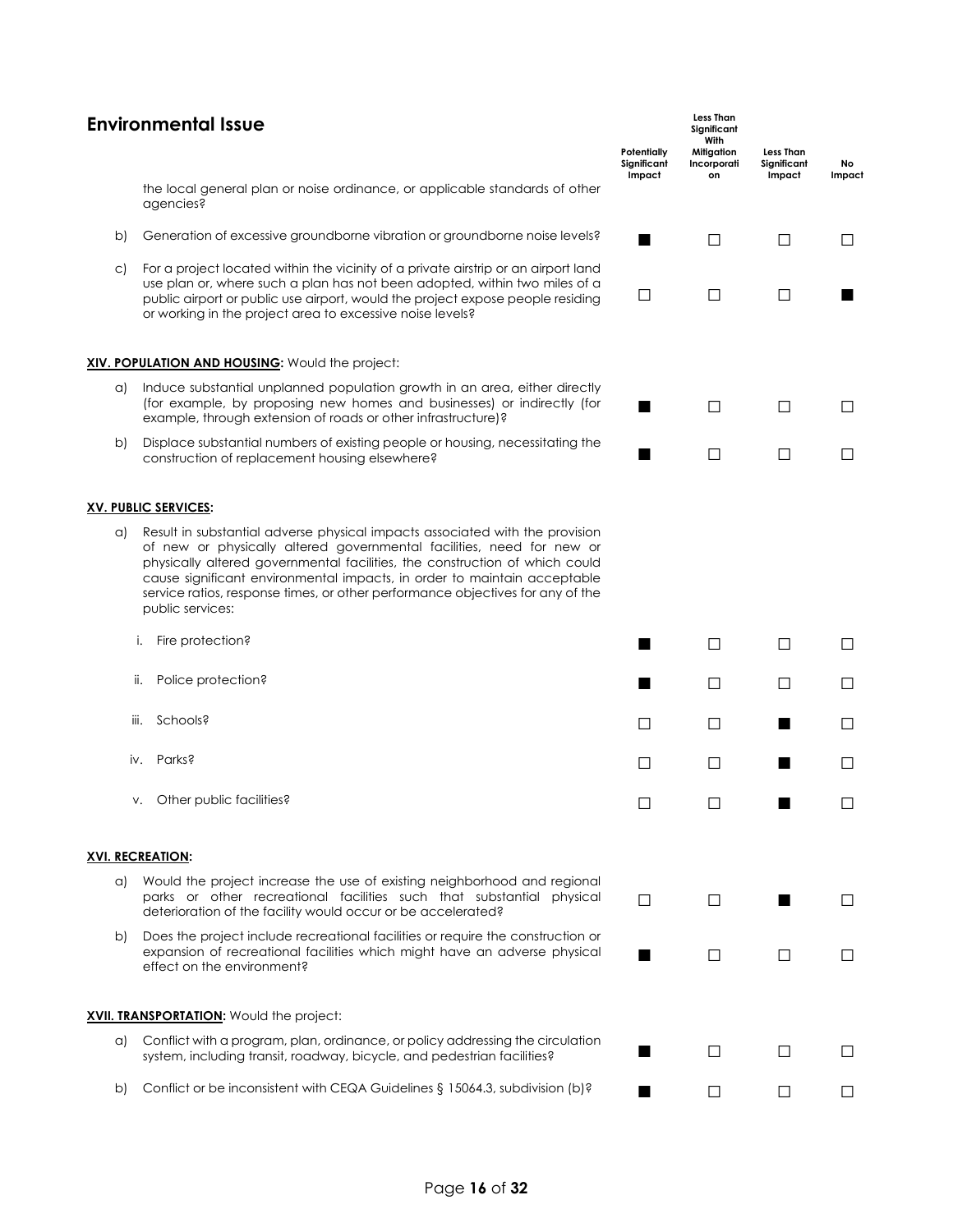# **Environmental Issue**

- c) Substantially increase hazards due to a geometric design feature (e.g. curves or dangerous intersections) or incompatible uses (e.g. equipment)?
- d) Result in inadequate emergency access?

#### **XVIII. TRIBAL CULTURAL RESOURCES:**

Would the project cause a substantial adverse change in the significance of cultural resource, defined in Public Resources Code § 21074 as either a site, place, cultural landscape that is geographically defined in terms of the size an of the landscape, sacred place, or object with cultural value to a California American tribe, and that is:

- a) Listed or eligible for listing in the California Register of Historical Resources in a local register of historical resources as defined in Public Resourc section 5020.1(k)?
- b) A resource determined by the lead agency, in its discretion and su by substantial evidence, to be significant pursuant to criteria set subdivision (c) of Public Resources Code § 5024.1. In applying the cri forth in subdivision (c) of Public Resource Code  $\S$  5024.1, the lead shall consider the significance of the resource to a California American tribe?

#### **XVIV. UTILITIES AND SERVICE SYSTEMS:** Would the project:

- a) Require or result in the relocation or construction of new or expande wastewater treatment or storm water drainage, electric power, natural or telecommunications facilities, the construction or relocation o could cause significant environmental effects?
- b) Have sufficient water supplies available to serve the project and reasonably foreseeable future development during normal, dry, and multiple dr
- c) Result in a determination by the wastewater treatment provider, which or may serve the project that it has adequate capacity to serve the projected demand in addition to the provider's existing commitmer
- d) Generate solid waste in excess of state or local standards, or in exce capacity of local infrastructure, or otherwise impair the attainment waste reduction goals?
- e) Comply with federal, state, and local management and reduction statutes <br>and regulations related to solid waste?

**XX. WILDFIRES:** If located in or near state responsibility areas or lands classified high fire hazard severity zones, would the project:

- a) Substantially impair an adopted emergency response plan or emergency evacuation plan? □ □ □
- b) Due to slope, prevailing winds, and other factors, exacerbate wild and thereby expose project occupants to pollutant concentration wildfire or the uncontrolled spread of a wildfire?
- c) Require the installation or maintenance of associated infrastructure roads, fuel breaks, emergency water sources, power lines or other that may exacerbate fire risk or that may result in temporary or ongoing impacts to the environment?

|                                                            | Potentially<br>Significant<br>Impact | Less Than<br>Significant<br>With<br>Mitigation<br>Incorporati<br>on | Less Than<br>Significant<br>Impact | No<br>Impact |
|------------------------------------------------------------|--------------------------------------|---------------------------------------------------------------------|------------------------------------|--------------|
| g., sharp<br>farm<br>g.,                                   |                                      |                                                                     |                                    |              |
|                                                            |                                      |                                                                     |                                    |              |
| <sub>of a tribal</sub><br>feature,<br>nd scope<br>a Native |                                      |                                                                     |                                    |              |
| urces, or<br>es Code                                       |                                      | - 1                                                                 |                                    | I<br>- 1     |
| pported<br>t forth in<br>riteria set<br>agency<br>a Native |                                      | - 1                                                                 | Ι٦                                 | I<br>- 1     |
| d water,<br>ural gas,<br>of which                          |                                      | $\mathsf{L}$                                                        | Гι                                 | $\Box$       |
| asonably<br>y years?                                       |                                      |                                                                     |                                    |              |
| ch serves<br>project's<br>nts?                             |                                      |                                                                     |                                    |              |
| ess of the<br>t of solid                                   |                                      |                                                                     |                                    |              |
| statutes                                                   |                                      |                                                                     |                                    |              |
| d as very                                                  |                                      |                                                                     |                                    |              |
| ergency                                                    | $\sqcup$                             | ΙI                                                                  |                                    | ΙI           |
| dfire risks,<br>is from a                                  | - 1                                  | ⊔                                                                   |                                    |              |
| (such as<br>r utilities)<br>ongoing                        | . I                                  | $\Box$                                                              |                                    |              |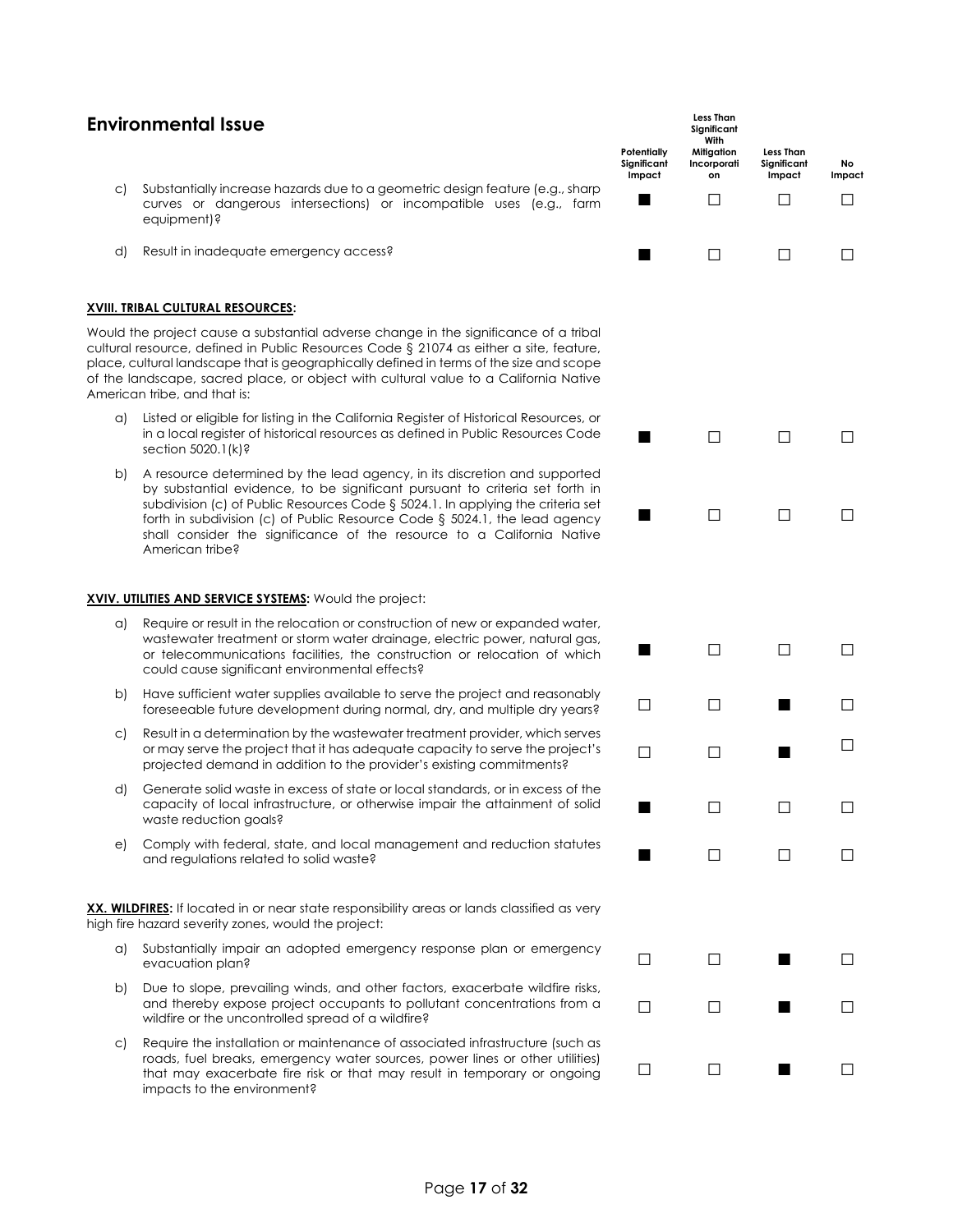| <b>Environmental Issue</b> |  |                                                                                                                                                                                                                                                                                                                                                                                                                                                                                                     |   | <b>Less Than</b><br>Significant<br>With |                                    |                     |  |
|----------------------------|--|-----------------------------------------------------------------------------------------------------------------------------------------------------------------------------------------------------------------------------------------------------------------------------------------------------------------------------------------------------------------------------------------------------------------------------------------------------------------------------------------------------|---|-----------------------------------------|------------------------------------|---------------------|--|
|                            |  |                                                                                                                                                                                                                                                                                                                                                                                                                                                                                                     |   | Mitigation<br>Incorporati<br>on         | Less Than<br>Significant<br>Impact | <b>No</b><br>Impact |  |
| d)                         |  | Expose people or structures to significant risks, including downslope or<br>downstream flooding or landslides, as a result of runoff, post-fire slope<br>instability, or drainage changes?                                                                                                                                                                                                                                                                                                          | П |                                         |                                    |                     |  |
|                            |  | XXI. MANDATORY FINDINGS OF SIGNIFICANCE:                                                                                                                                                                                                                                                                                                                                                                                                                                                            |   |                                         |                                    |                     |  |
| a)                         |  | Does the project have the potential to substantially degrade the quality of<br>the environment, substantially reduce the habitat of a fish or wildlife species,<br>cause a fish or wildlife population to drop below self-sustaining levels,<br>threaten to eliminate a plant or animal community, substantially reduce the<br>number or restrict the range of a rare or endangered plant or animal or<br>eliminate important examples of the major periods of California history or<br>prehistory? |   |                                         |                                    |                     |  |
| b)                         |  | Does the project have impacts that are individually limited, but cumulatively<br>considerable? ("Cumulatively considerable" means that the incremental<br>effects of a project are considerable when viewed in connection with the<br>effects of past projects, the effects of other current projects, and the effects<br>of probable future projects.)                                                                                                                                             |   |                                         |                                    |                     |  |

c) Does the project have environmental effects which will cause substantial ■ □ □ □ □<br>adverse effects on human beings, either directly or indirectly? ■ □ □ □

# **EVALUATION OF ENVIRONMENTAL EFFECTS**

#### **I. AESTHETICS**

#### a. **Less-than-significant impact.**

The Project site is relatively flat and predominantly vacant land. Significant portions of the Project site have been previously graded for the now defunct McAllister Ranch masterplanned community. Located at the site are existing, derelict street improvements (such as block walls, curbs and gutters, internal roads, etc.). The Project site does not contain any significant landforms that could be considered visual resources.

The site is bordered by existing water banking facilities and other existing water conveyance infrastructure (e.g., canals, turnouts, weirs, etc.) to the north. Agricultural and vacant lands are found to the south and west, and urban development is occurring to the east beyond South Allen Road. North and northeast of the Property includes agriculture, petroleum production, and open space land uses.

The Project is not located within an area regarded or designated within the Metropolitan Bakersfield General Plan (MBGP) as visually important or "Scenic," and is not within a Slope Protection Area. The tallest structures to be developed would be the levees at 3 to 6 feet in height, which is lower than a one-story structure. Therefore, the Project would not block or restrict views to any area containing important visual resources. Therefore, no scenic vistas would be affected by the Project and impacts are considered less than significant. No further discussion is warranted in the EIR.

b. **Less-than-significant impact.** The Project is not located adjacent to or near any officially designated or potentially eligible scenic highways to be listed on the California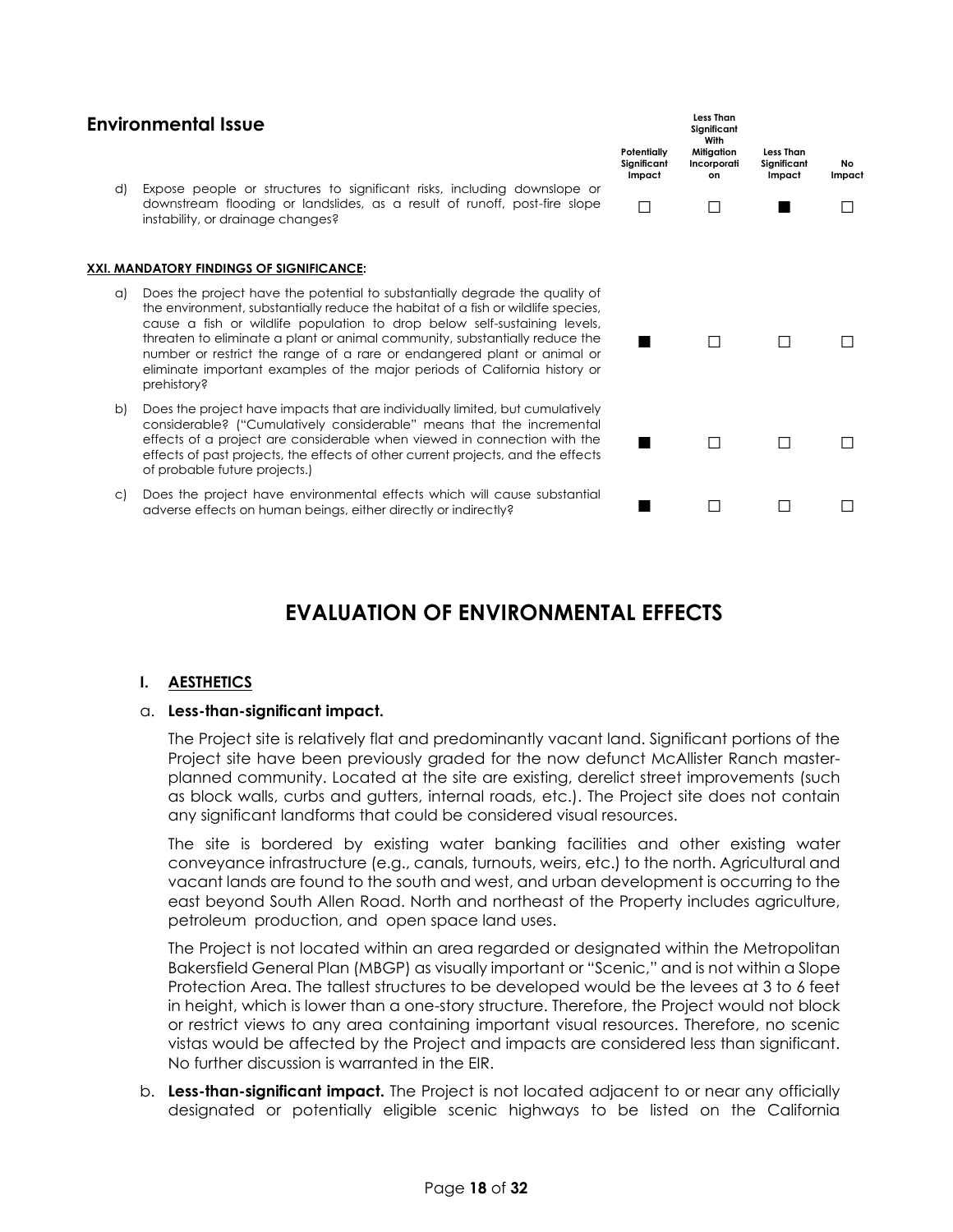Department of Transportation (Caltrans) State Scenic Highway System (Caltrans 2019). The closest section of highway eligible for state scenic highway designation is State Route (SR) 14 (Caltrans 2019), located over 60 miles to the east. In addition, the Project site consists of predominantly vacant land. Therefore, the Project would not substantially damage scenic resources, including, but not limited to, trees, rock outcrops, and historic buildings within a state scenic highway. Impacts are considered less than significant, and no further discussion is warranted in the EIR.

- c. **No impact.** Please refer to responses I.a and I.b. Based on those responses, the Project would not substantially degrade the existing visual character or quality of public views of the site and its surroundings in a non-urbanized area. There would be no impact and no further discussion is warranted in the EIR.
- d. **Less-than-significant impact.** No lighting is proposed for the Project other than security lighting at entrance gates, which would be shielded and downward facing. Therefore, the Project would not create a new source of substantial light or glare which would adversely affect day or nighttime views in the area. The impact would be less than significant, and no further discussion is warranted in the EIR.

### **II. AGRICULTURE AND FORESTRY RESOURCES**

- a. **Less-than-significant impact.** There is designated Prime Farmland, Unique Farmland, or Farmland of Statewide Importance located within the Project site. No lands within the Project boundaries are subject to a Williamson Act Contract. The land has a land use designation of SR (Suburban Residential), LR (Low Density Residential), LMR (Low Medium Density Residential), HMR (High Medium Density Residential), HR (High Density Residential), and GC (General Commercial), and previous grading for a master-planned community and some infrastructure placement has occurred at the site for urban development, covering or removing some areas of prime soils. Development of the site as a groundwater storage and recovery facility would not permanently preclude future access to Farmland at the site. Therefore, construction and/or operation of the Project would not result in the conversion of designated Farmland to a nonagricultural use and no further analysis is warranted in the EIR.
- b. **No impact.** The Project site is currently zoned R-1 (One Family Dwelling), E (Estate), R-2/PUD (Limited Multiple Family Dwelling/Planned Unit Development), R-3/PUD (Multiple Family Dwelling/Planned Unit Development), C-1/PCD (Neighborhood Commercial/ Precise Commercial Development), C-C-/PCD-PE (Commercial Center/Precise Commercial Development-Petroleum Extraction Combining) and DI (Drill Island). The Project site is not under a Williamson Act contract. As part of the Project, a zone change to A-WR (Agriculture-Water Recharge Combining) is being requested. Therefore, the Project would not conflict with existing zoning for agricultural use or a Williamson Act Contract, and there would be no impact. No further discussion is warranted in the EIR.
- c. **No impact.** No lands within or immediately adjacent to the Project are zoned forest land or timberland. Therefore, the Project would not conflict with existing zoning for, or cause rezoning of forest land or timberland, or timberland zoned Timberland Production. No impact would occur and no further discussion is warranted in the EIR.
- d. **No impact.** Please refer to response II.c. The Project would not result in the loss of forestland or conversion of forest land to non-forest use. No impact would occur and no further discussion is warranted in the EIR.
- e. **No impact.** Please refer to responses II.a through II.d. As noted above, the Project site and immediate surrounding properties do not contain any forest land or actively farmed agricultural land. Due to a lack of forest land or active farming on the site, the Project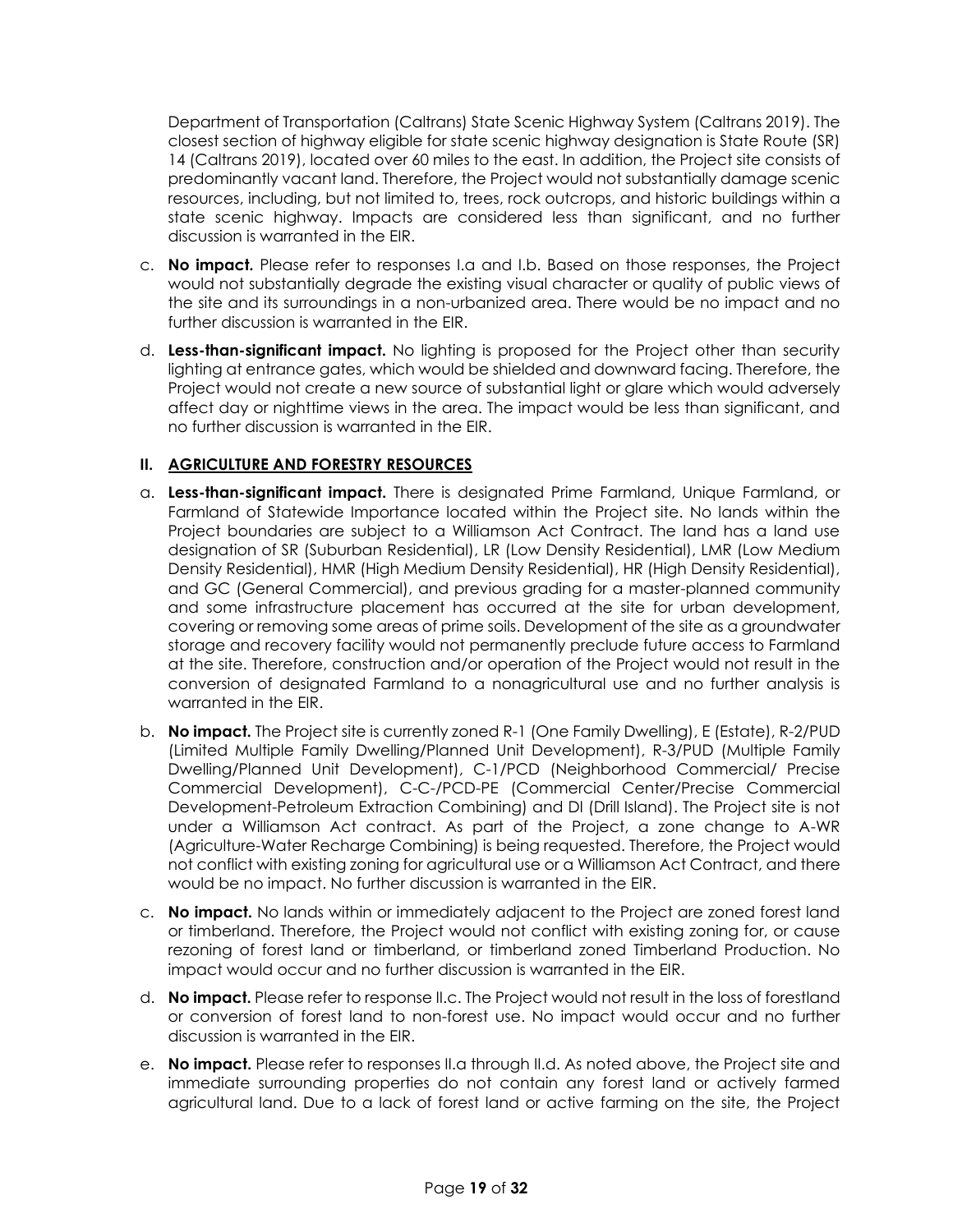would not involve any changes to the existing environment that, due to their location or nature, could result in conversion of Farmland to non-agricultural use or conversion of forest land to non-forest use. No impact would occur and no further discussion is warranted in the EIR.

## **III. AIR QUALITY**

- a. **Potentially significant impact.** The Project is located within the San Joaquin Valley Air Pollution Control District (SJVAPCD) jurisdiction, in the San Joaquin Valley Air Basin (SJVAB). As identified in the district's Air Quality Attainment Plan (AQAP), the SJVAB is classified by the state as being in severe nonattainment. Further analysis of air quality impacts is warranted to determine whether the Project would conflict with or obstruct implementation of the applicable plans for attainment. This is considered a potentially significant impact, and the Project's consistency with the applicable air quality plan will be evaluated in the EIR.
- b. **Potentially significant impact.** As described in response III.a, the Project is located within the SJVAPCD jurisdiction, in the SJVAB, which is classified by the state as being in severe nonattainment. The Project may increase the level of pollutants beyond the level of significance as defined by the SJVAPCD and could result in cumulative air quality effects that would be potentially significant. An Air Quality/Greenhouse Gas Impact Assessment will be prepared, and this impact will be evaluated in the EIR.
- c. **Potentially significant impact.** Land uses determined to be "sensitive" to air pollutant emissions include residential areas, schools, convalescent and acute care hospitals, parks and recreational areas, and churches. The most sensitive portions of the population are children, the elderly, the acutely ill, and the chronically ill, especially those with cardiorespiratory diseases. The Project has the potential to affect sensitive receptors during construction; therefore, direct and/or cumulative air quality impacts on sensitive receptors resulting from the Project will be analyzed in the EIR.
- d. **No impact.** Aside from odors associated with typical vehicle exhaust or fueling of Project construction or maintenance vehicles, the Project is not anticipated to generate objectionable odors. Any odor generation would terminate upon completion of the construction phase of the Project. As a result, the Project would not create objectionable odors affecting a substantial number of people, and impacts would be less than significant. No further discussion is warranted in the EIR.

# **IV. BIOLOGICAL RESOURCES**

- a. **Potentially significant impact.** The Project has the potential to directly and indirectly impact candidate, sensitive or special status species. Therefore, a Biological Resources Report will be completed in order to identify and address any direct, indirect, and/or cumulative impacts to biological resources resulting from the Project. Impacts to candidate, sensitive, or special status species would be potentially significant and further discussion will be provided in the EIR.
- b. **Potentially significant impact.** The Project has the potential to have an adverse effect on sensitive natural communities. Therefore, a Biological Resources Report will be completed in order to identify and address any direct, indirect, and/or cumulative impacts to biological resources resulting from the Project. Impacts to sensitive natural communities would be potentially significant and further discussion will be provided in the EIR.
- c. **Potentially significant impact.** It is unknown whether federally protected wetlands, as defined by Section 404 of the Clean Water Act, are present within the Project site. Therefore, a Biological Resources Report will be completed to identify and address any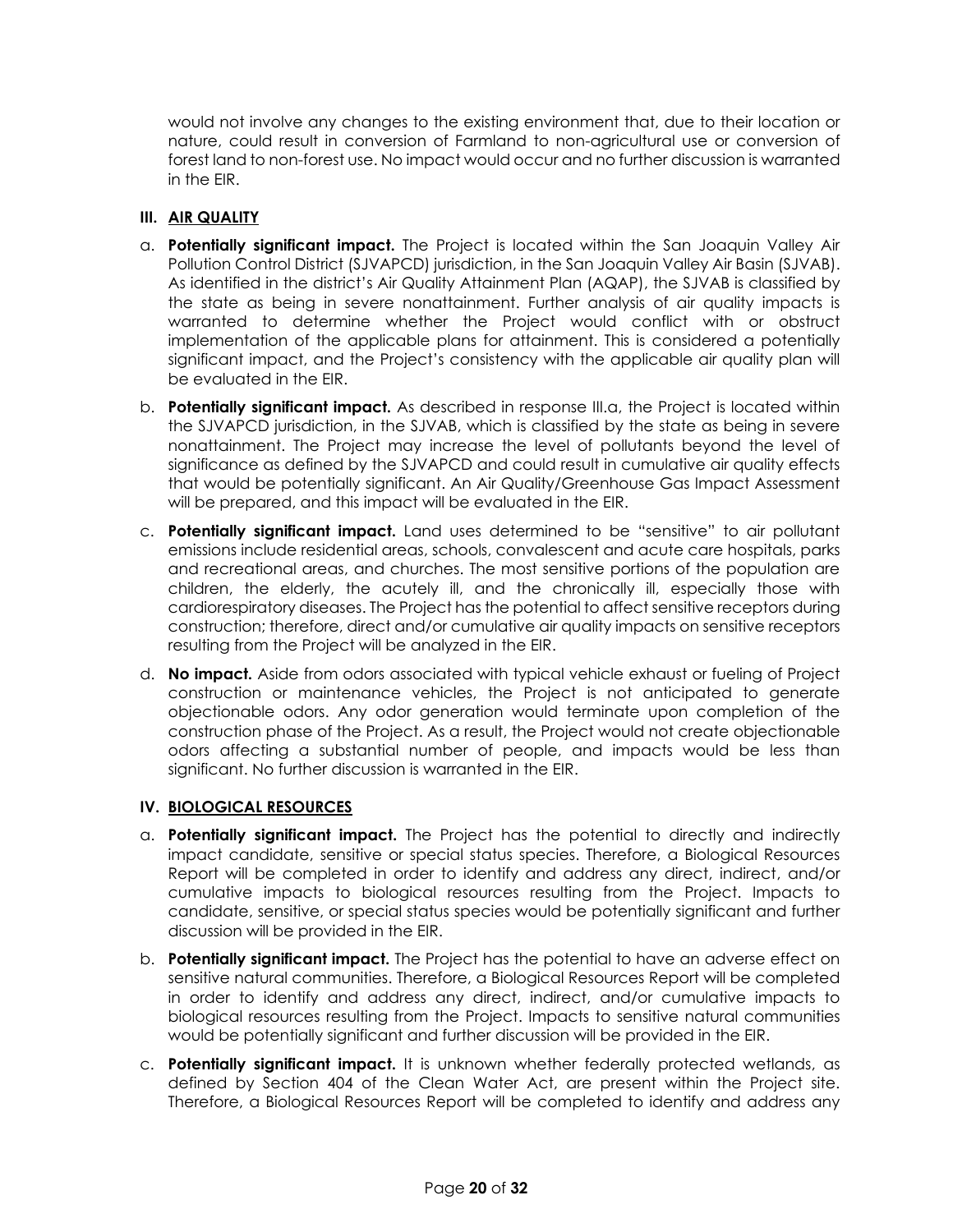direct, indirect, and/or cumulative impacts to wetlands that would result from the Project. Impacts to federally protected wetlands would be potentially significant and further discussion will be provided in the EIR.

- d. **Potentially significant impact.** The Project has the potential to impact native resident or migratory wildlife corridors. Therefore, a Biological Resources Report will be completed to identify and address any direct, indirect, and/or cumulative biological resources impacts resulting from the Project. Impacts to wildlife movement could be potentially significant, and further analysis will be provided in the EIR.
- e. **Potentially significant impact.** The Project is located within the boundary of the Metropolitan Bakersfield Habitat Conservation Plan (MBHCP), which addresses biological impacts within the MBGP area. The MBHCP has been adopted as policy and is implemented by ordinance. Therefore, a Biological Resources Report will be completed to identify and address any direct, indirect, and/or cumulative biological resources impacts resulting from the Project, and to address compliance with the MBHCP. This topic will be further addressed in the EIR.
- f. **Potentially significant impact.** The Project is located within the boundaries of the MBHCP. However, further analysis is required to identify any direct, indirect, and/or cumulative biological resources impacts that would result from the Project. A Biological Resources Report will be completed to identify and address any impacts to biological resources and consistency with the MBHCP. This topic will be further addressed in the EIR.

# **V. CULTURAL RESOURCES**

- a. **Potentially significant impact**. Historical resources may be located on the Project site and/or in the nearby vicinity, the significance of which will be evaluated within a Cultural Resources Report. Any direct and/or cumulative impacts to cultural resources that would result from the Project will be further addressed in the EIR.
- b. **Potentially significant impact**. The Project has the potential to impact archaeological resources pursuant to State CEQA Guidelines Section 15064.5, the significance of which will be evaluated within a Cultural Resources Report. Any direct and/or cumulative impacts to cultural resources that would result from the Project will be further addressed in the EIR.
- c. **Potentially significant impact**. There is potential for inadvertent discovery of human remains during grading and earth-disturbing activities. In accordance with state law, the California Native American Heritage Commission would be notified and, based upon their recommendation, local Native American tribes would also be consulted. A Cultural Resources Report will be prepared for the Project, and any direct and/or cumulative impacts to cultural resources that would result from the Project will be further addressed in the EIR.

# **VI. ENERGY**

- a. **Potentially significant impact.** The Project would require temporary energy demands during construction and ongoing operational energy demands. It is currently unknown whether the Project would result in a potentially significant environmental impact due to wasteful, inefficient, or unnecessary consumption of energy resources during Project construction or operation. This issue will be further evaluated in the EIR.
- b. **Potentially significant impact.** There is no adopted plan by the City for renewable energy or energy efficiency. It is currently unknown whether the Project would conflict with or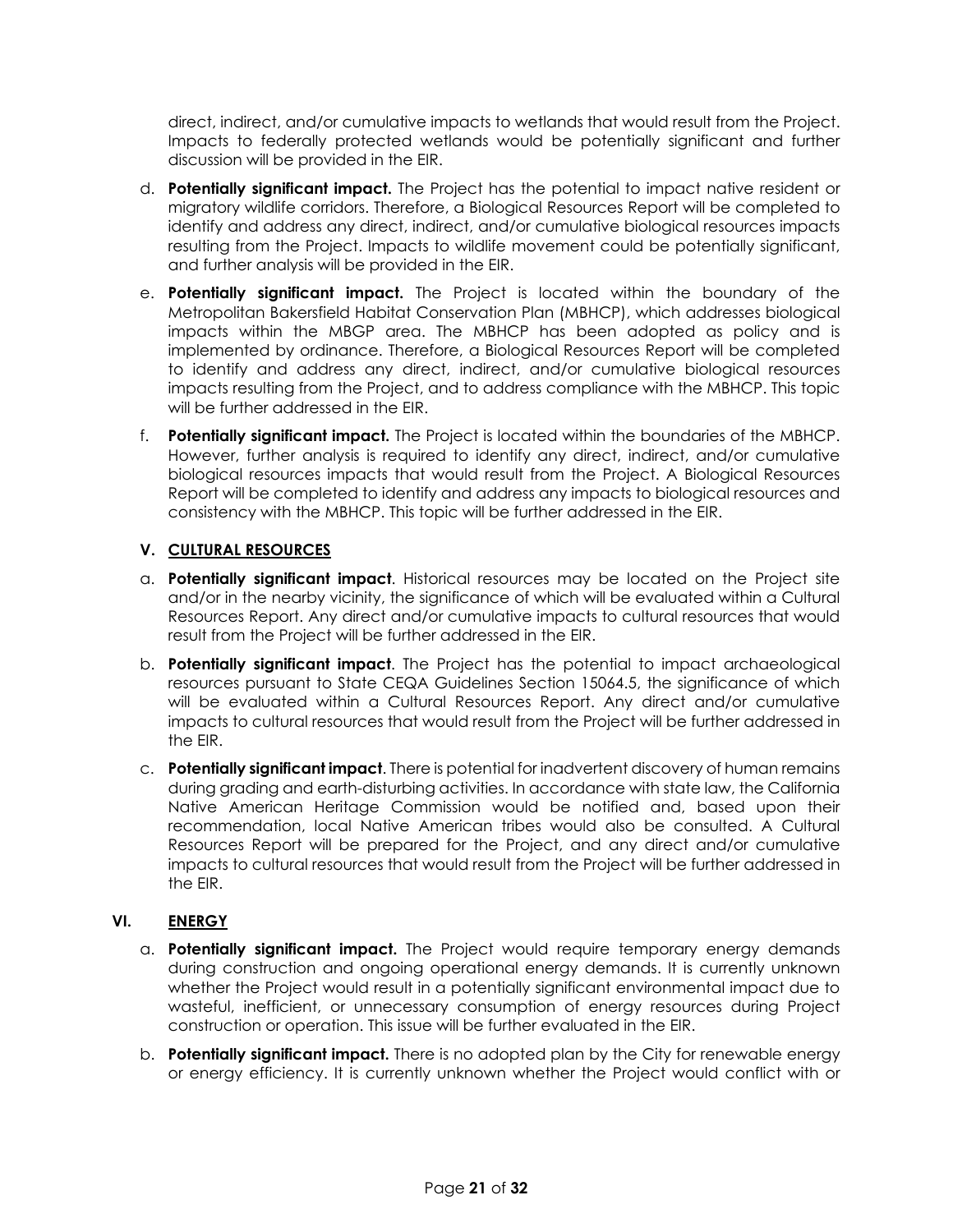obstruct a state plan for renewable energy or energy efficiency. This issue will be further evaluated in the EIR.

### **VII. GEOLOGY AND SOILS**

- a. The following discussion describes the potential for the Project to expose people or structures to substantial adverse effects because of various geologic hazards. The City is within a seismically active area. According to the *Metropolitan Bakersfield General Plan*, major active fault systems border the southern portion of the San Joaquin Valley. These major active fault systems include the San Andreas, Breckenridge-Kern Canyon, Garlock, Pond-Poso Creek, and White Wolf faults. There are numerous additional smaller faults known and suspected to occur within the Bakersfield area, which may or may not be active. The known active faults have a maximum credible Richter magnitude that ranges from 6.0 (Breckenridge-Kern County) to 8.3 (San Andreas). Potential seismic hazards in the planning area involve strong ground shaking, fault rupture, liquefaction, and landslides.
	- i. **No impact.** The Project site is not included within the boundaries of an "Earthquake Fault Zone" as defined in the Alquist-Priolo Earthquake Fault Zoning Act (DOC 2019). Since the Project is not within a delineated fault zone, no impacts would occur and no further analysis is warranted in the EIR.
	- ii. **Less-than-significant impact.** The City is within a seismically active area. Future structures proposed on the project site are required by state law and City ordinance to be constructed in accordance with the Uniform Building Code (specifically Seismic Zone 4, which has the most stringent seismic construction requirements in the United States), and to adhere to all modern earthquake construction standards. Given that the Project will be required to comply with all building code requirements, impacts would be less than significant. Therefore, the Project would not expose people or structures to substantial adverse effects involving strong seismic ground shaking, and no further analysis is warranted in the EIR.
	- iii. **Potentially significant impact.** The potential for substantial adverse effects due to seismic-related ground failure, including liquefaction, requires further analysis through a geotechnical report. Related potential impacts will be analyzed in the EIR.
	- iv. **Potentially significant impact.** Construction of the Project would involve grading, trenching, and eventual placement of 3'-6' high levees. Surficial slumps and failure of inadequately shored trenches are types of landsliding that may occur during and possibly after construction. Therefore, landslides have the potential to occur on the Project site and further analysis is warranted in the EIR.
- b. **Potentially significant impact.** Construction of the site would temporarily disturb soils, which could loosen soil, and the removal of vegetation could contribute to future soil loss and erosion by wind and storm water runoff. Therefore, impacts associated with erosion and the loss of topsoil are considered potentially significant and will be discussed further in the EIR.
- c. **Potentially significant impact.** Because the Project site is derived from alluvium, which is generally loose material, there is the potential for collapsible soils. Future structures proposed on the Project site are required by state law and City ordinance to be constructed in accordance with the Uniform Building Code, including those relating to soil characteristics. The Project requires further analysis through a geotechnical report. Related potential impacts will be analyzed in the EIR.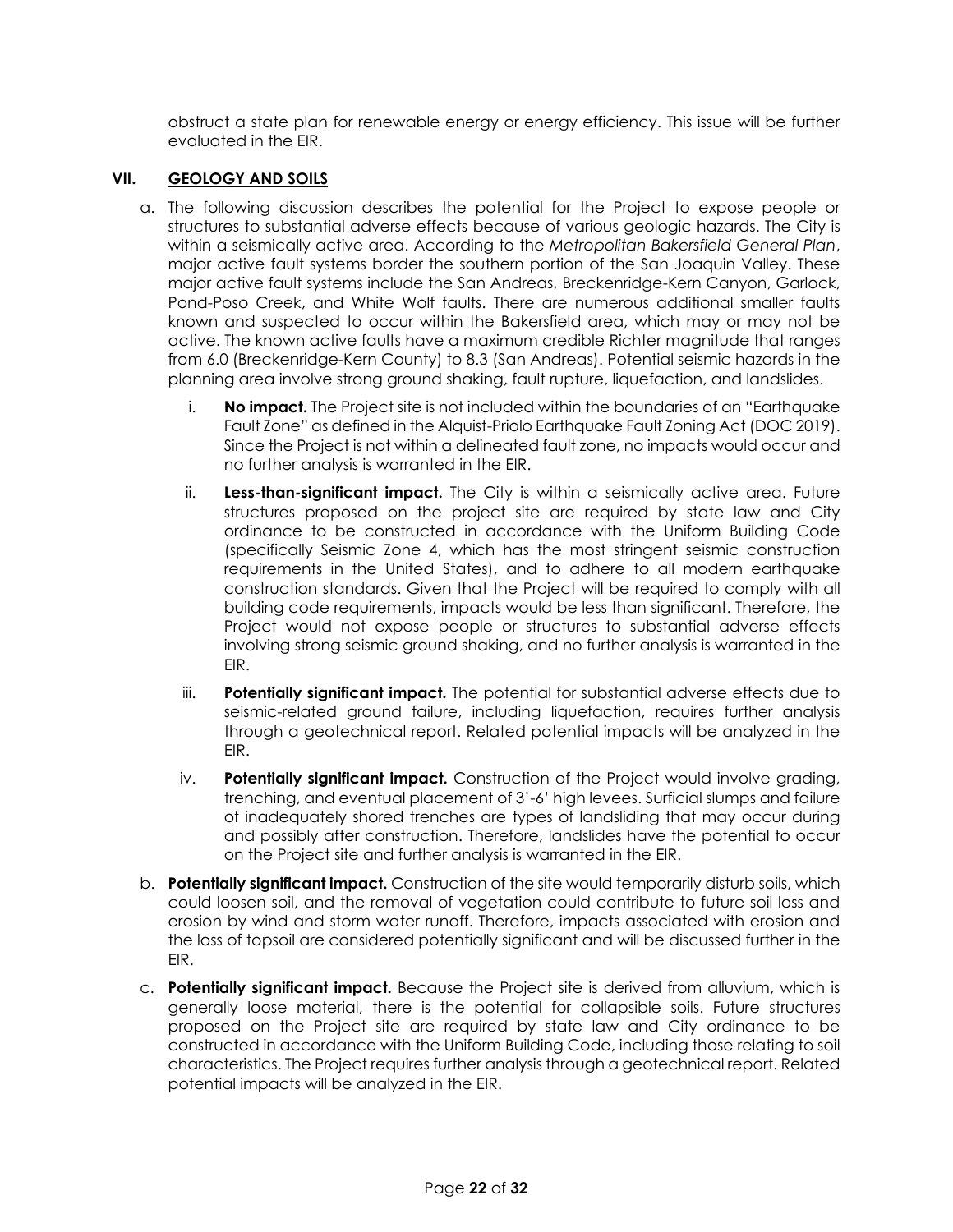- d. **Potentially significant impact.** Please see response VI.a.ii and VI.c. Compliance with mandatory building code requirements and recommendations by the Project's geotechnical report would reduce any potential impacts related to soil expansion to less than significant. These requirements will be discussed further in the EIR.
- e. **No impact.** The Project would not require the use of septic tanks or alternative wastewater disposal systems because the Project would connect to existing City sewer services in the area. Therefore, there would be no impacts related to soils incapable of adequately supporting septic tanks or alternative wastewater disposal systems. No further discussion is warranted in the EIR.
- f. **Potentially significant impact.** Paleontological sensitivity is determined by the potential for a geologic unit to produce scientifically significant fossils. Because paleontological resources typically occur in the substratum soil horizon, surface expressions are often not visible during a pedestrian survey. Paleontological sensitivity is therefore derived from known fossil data collected from the entire geologic unit. According to the California Department of Conservation's Geologic Map of California, the Project site consists of Quaternary marine and nonmarine sedimentary geologic formations. This geological formation consists of older alluvium deposits that have the potential to contain unknown paleontological resources or unique geologic features.

Similar to archaeological resources, there is the potential to unearth previously unknown paleontological resources at the site, and grading and other ground-disturbing activities have the potential to damage or destroy such resources. Therefore, impacts could be potentially significant and this topic will be further analyzed in the EIR.

# **VIII. GREENHOUSE GAS EMISSIONS**

- a. **Potentially significant impact.** The Project would generate an incremental amount of greenhouse gases (GHGs) and, when combined with the cumulative increase of all other sources of GHGs, could contribute to global climate change impacts. Although the Project is expected to emit GHG, the emission of GHG by a single project into the atmosphere is not itself necessarily an adverse environmental effect. Rather, it is the increased accumulation of GHG from more than one project and many sources in the atmosphere that may result in global climate change. The resultant consequences of that climate change can cause adverse environmental effects. Therefore, a project's GHG emissions and the resulting significance of potential impacts are more properly assessed on a cumulative basis. Impacts related to GHGs and climate stemming from the Project are potentially significant. An Air Quality/GHG Impact Assessment will be prepared, and this impact will be evaluated in the EIR.
- b. **Potentially significant impact.** The California Air Resources Board (CARB) is responsible for the coordination and administration of both federal and state air pollution control programs within California. The Sustainable Communities and Climate Protection Act (SB 375) was passed in 2008 to supplement Assembly Bill 32, which strives to reduce California's overall GHG emissions. Per SB 375 requirements, CARB has adopted regional reduction targets, which call for a 5% reduction in per-capita emissions by 2020 and 10% reduction in 2035 within the San Joaquin Valley using 2005 as the baseline. These regional reduction targets will be a part of the Kern COG Sustainable Communities Strategy. Impacts related to GHGs and climate stemming from the Project and potential conflicts with any applicable plan or policy relative to GHGs are potentially significant and will be evaluated in the EIR.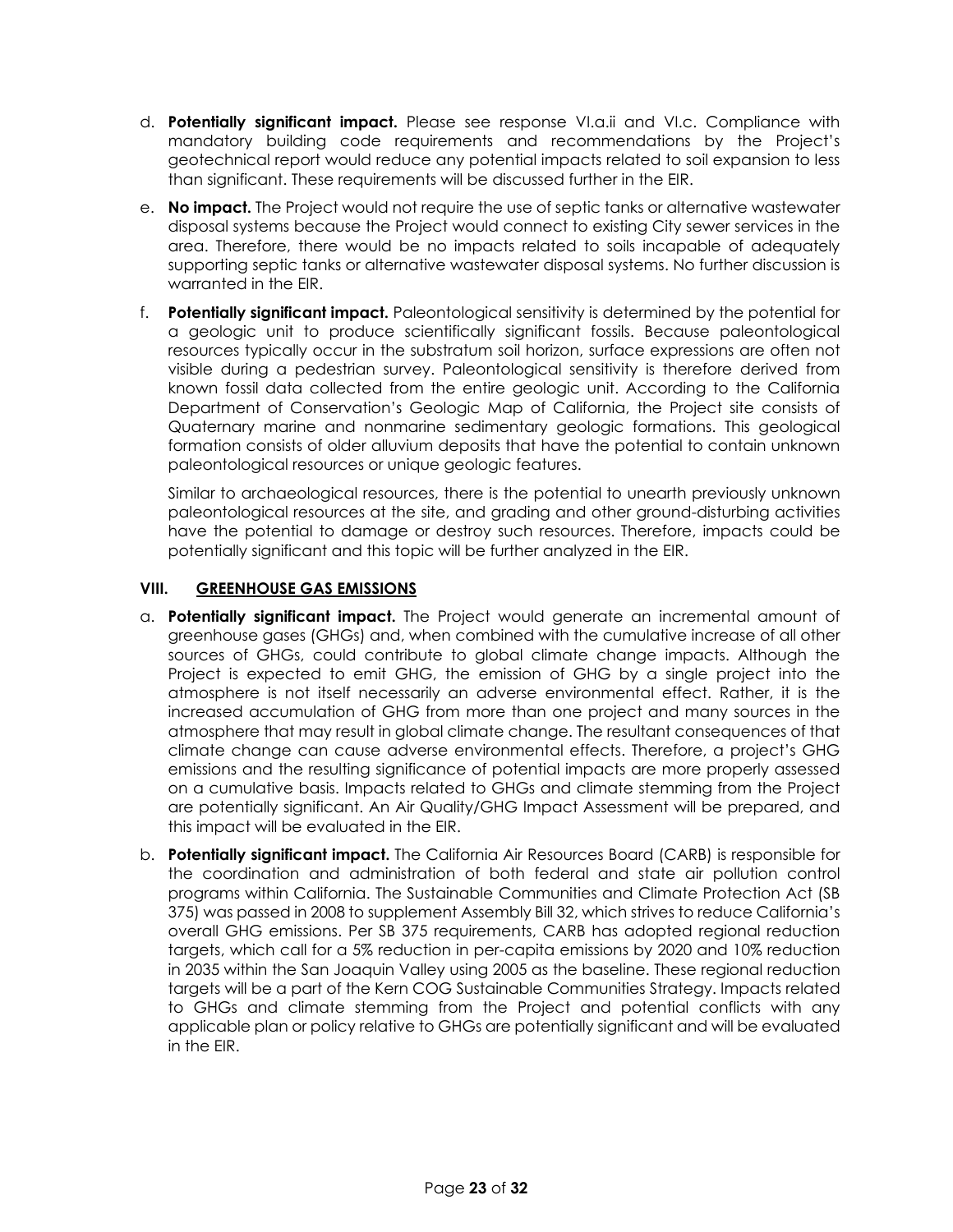#### **IX. HAZARDS AND HAZARDOUS MATERIALS**

a. **Potentially significant impact.** Hazardous substances typically used for construction, such as paints, solvents, and cleaners, would be transported and used on site. Also, grading and construction activities would require the transport, storage, use, and/or disposal of hazardous materials such as fuels and greases for the fueling/servicing of construction equipment. Substances may also be stored in temporary storage tanks/sheds that would be located on site. Although these types of materials are not acutely hazardous, they are classified as hazardous materials and create the potential for accidental spillage, which could expose workers. The transport, storage, use, and/or disposal of hazardous materials during the construction process present a potentially significant impact; the potential for hazardous materials to affect the public and/or environment during construction will be analyzed in the EIR.

It is currently unknown whether water-banking operations would require the use or storage of any acutely hazardous material. Although the types of materials that would be used during operation are not likely acutely hazardous, they may be classified as hazardous materials and create the potential for accidental spillage, which could expose people. The transport, storage, use, and/or disposal of hazardous materials during the operational phase present a potentially significant impact and will be analyzed in the EIR.

- b. **Potentially significant impact.** Please refer to response IX.a. Therefore, the Project may create a significant hazard to the public or the environment through reasonably foreseeable upset and accident conditions involving the release of hazardous materials into the environment. This issue will be further evaluated in the EIR.
- c. **No impact.** The closest school is Buena Vista Elementary School located approximately 1.0 mile east of the Project site. Therefore, the Project would not emit hazardous emissions or handle hazardous or acutely hazardous materials, substances, or waste within one-quarter mile of an existing or proposed school. No further discussion is warranted in the EIR.
- d. **Potentially significant impact**. It is currently unknown whether the Project site is located on a site which is included on a list of hazardous materials sites compiled pursuant to Government Code §65962.5 and, as a result, would create a significant hazard to the public or the environment. If found to be located on such a site, there is the potential to create a significant hazard to the public or environment, which is a potentially significant impact. Agricultural cultivation and previous industrial uses (such as oil extraction) have historically occurred at the site and could have resulted in release of environmentally persistent pesticides or accidental release of oil on the ground surface. As part of the EIR analysis, a Phase I Environmental Site Assessment will be prepared to analyze the potential for hazardous materials on site. Impacts are considered potentially significant and will be addressed in the EIR.
- e. **No impact.** The closest airport to the Project site is the Meadows Field Airport, located over 9 miles northeast of the project site. The Project site is not located within the Kern County *Airport Land Use Compatibility Plan* area (Kern County 2012). Therefore, the Project would not result in a safety hazard for people residing or working in the Project area for a project located within an airport land use plan or, where such a plan has not been adopted, within two miles of a public airport or public use airport. Further consideration of this issue in the EIR is not warranted.
- f. **Less-than-significant impact.** The Project is required to comply with the City of Bakersfield Hazardous Materials Emergency Plan (Bakersfield 1997). This plan identifies responsibilities and provides coordination of emergency response at the local level to hazardous materials incidents. In addition, as part of the Project review, the City Fire Department would evaluate the Project plans for compliance with the relevant safety provisions.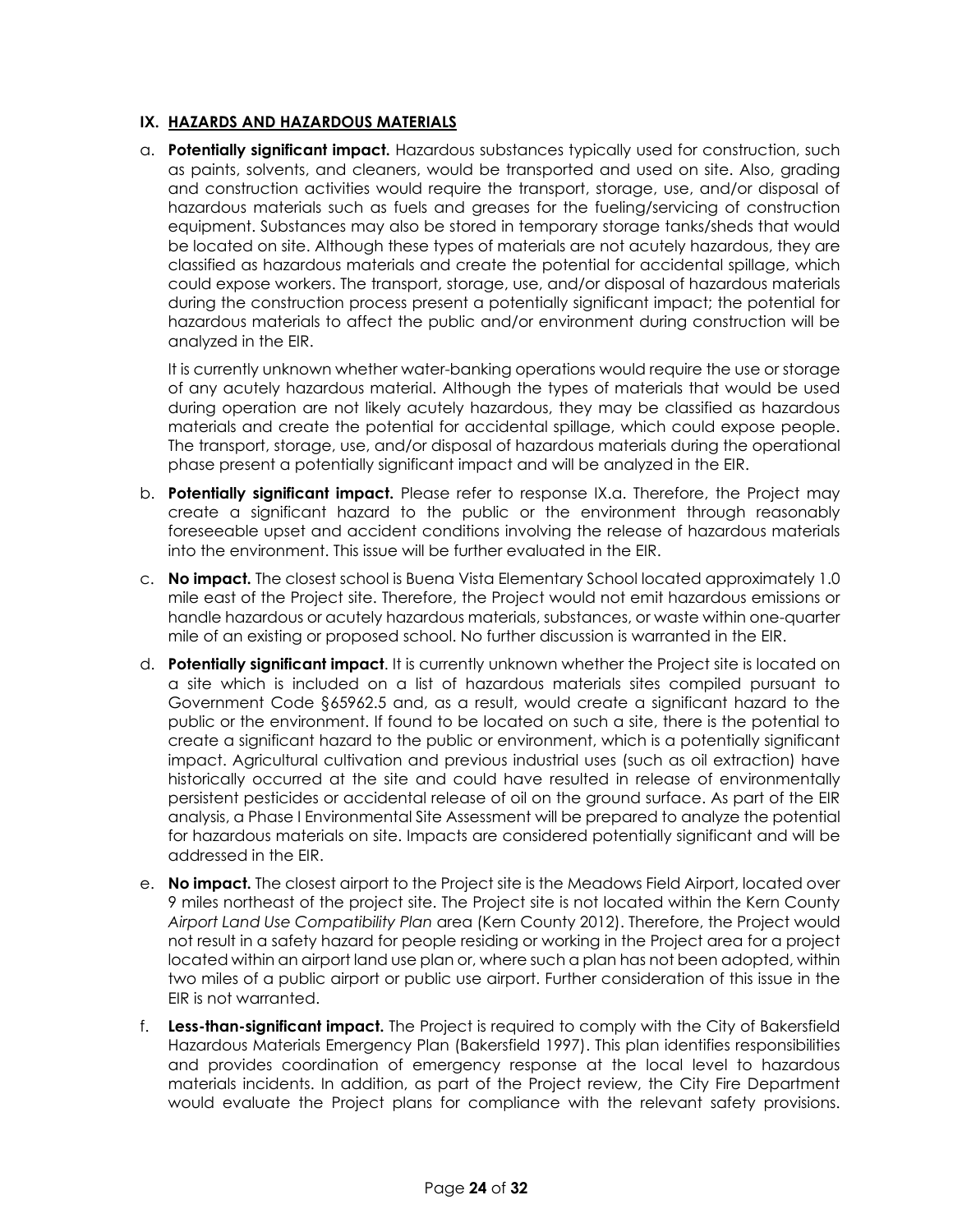Therefore, the Project would not impair implementation of or physically interfere with an adopted emergency response plan or emergency evacuation plan. Further consideration of this issue in the EIR is not warranted.

g. **Less-than-significant impact.** The Project site is not located within a "very high," "high," or "moderate" fire hazard severity zone (CalFire 2008). The site and its vicinity consist of vacant land that does not possess high fuel loads that have a high potential to cause a wildland fire. The Project is a change to the land use designation of the McAllister Ranch property to enable the development of a water-banking facility (primarily earthen structures) and therefore, would not pose a significant wildfire risk. Additionally, the City and the County of Kern require "defensible space" within areas of the County susceptible to wildland fires as shown on CalFire maps through the Fire Hazard Reduction Program. Defensible space is the buffer created between a building and the grass, trees, shrubs, or any wildland area that surrounds it. Therefore, the Project would not expose people or structures to a significant risk of loss, injury or death involving wild land fires, and no further discussion is warranted in the EIR.

# **X. HYDROLOGY AND WATER QUALITY**

- a. **Potentially significant impact.** It is currently unknown whether the Project would violate any water quality standards or waste discharge requirements or otherwise substantially degrade surface or ground water quality. This issue is considered potentially significant, and a Hydrologic Technical Study will be prepared for the Project. Further analysis is warranted in the EIR.
- b. **Potentially significant impact**. The Project proposes a groundwater-banking facility for recharge and recovery. Implementation of the Project would be required to comply with the Sustainable Groundwater Management Act (SGMA). The Project anticipates upwards of 150,000 acre-feet (AF) of water stored by the Project and up to 56,000 AF of water extracted during any given year. While it appears that the Project would not substantially decrease groundwater supplies or interfere substantially with groundwater recharge such that the Project may impede sustainable groundwater management of the basin, this issue will be further discussed in the EIR.
- c. The following discussion describes whether the Project would substantially alter the existing drainage pattern of the site or area, including through the alteration of the course of a stream or river or through the addition of impervious surfaces.
	- i. **Potentially significant impact**. Construction of the Project would potentially alter the existing drainage patterns of the site or area. If uncontrolled, differences in drainage patterns could result in substantial erosion or siltation on- or offsite. These impacts are potentially significant. Evaluation of impacts to existing drainage patterns onsite, as well as the potential for increased erosion and/or siltation, will be evaluated in the EIR.
	- ii. **Potentially significant impact**. Please refer to response X.c.i. Evaluation of impacts to the existing drainage pattern of the site or area, including through the alteration of the course of a stream or river, or potential to substantially increase the rate or amount of surface runoff in a manner which would result in flooding on- or offsite, will be evaluated in the EIR.
	- iii. **Potentially significant impact**. Please refer to response X.c.i. Evaluation of the potential for the Project to create or contribute runoff water which would exceed the capacity of existing or planned storm water drainage systems or provide substantial additional sources of polluted runoff, will be evaluated in the EIR.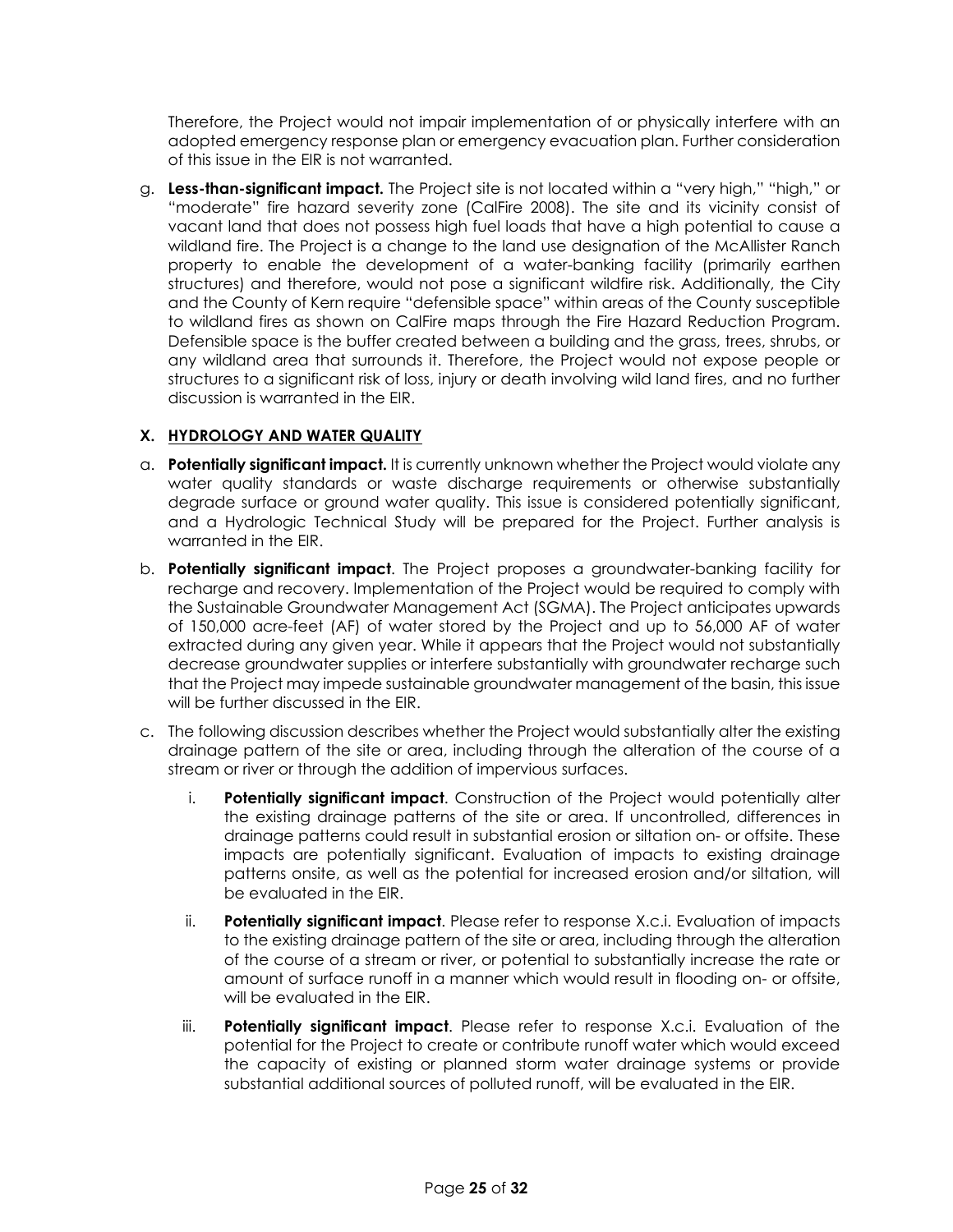- iv. **Potentially significant impact.** Portions of the Project site are located within the 500 year floodplain (FEMA 2019). It is currently unknown if the Project would impede or redirect flood flows, which would be a potentially significant impact. Further analysis is warranted in the EIR.
- d. **Potentially significant impact.** The site is not near the ocean and therefore, there is no risk of inundation by tsunami. The Project is located within the 500-year floodplain and creates percolation ponds that are enclosed bodies of water. Therefore, there is the potential for the Project to be subject to risk of inundation by flood hazard or seiche that could release pollutants, which is a potentially significant impact. Further analysis is warranted in the EIR.
- e. **Potentially significant impact.** The Project site and its vicinity are within the jurisdictional boundaries of the Kern River Groundwater Sustainability Agency, which has an adopted groundwater sustainability plan (GSP). This Project is intended to provide support for the Kern County Subbasin's efforts to comply with the Sustainable Groundwater Management Act (SGMA), the State's mandate to bring the underlying basin into a sustainable yield condition. Given the Project's direct effect on the sustainability of groundwater management in the basin and in light of the current development of GSPs throughout the basin as required by SGMA, this issue is considered potentially significant and further analysis is warranted in the EIR.

### **XI. LAND USE AND PLANNING**

- a. **Less-than-significant impact.** The Project is located adjacent to established groundwater recharge facilities and the Kern River to the north that already pose a barrier to movement within western Bakersfield. While internal street alignments associated with the defunct McAllister Ranch Development would be eliminated, the Project would not change the circulation for Panama Lane, the future West Beltway alignment, or South Allen Road. These existing and future arterial alignments provide essential circulation within the project area. As such, the Project would not divide an established community. Therefore, impacts would be less than significant and no further analysis is warranted in the EIR.
- b. **Potentially significant impact.** The Project requires a GPA to be consistent with the MBGP, namely a change from SR (Suburban Residential), LR (Low Density Residential), LMR (Low Medium Density Residential), HMR (High Medium Density Residential), HR (High Density Residential), and GC (General Commercial) to R-EA (Resource – Extensive Agriculture). The Project also requires a ZC to be consistent with the Zoning Ordinance, namely a change from R-1 (One Family Dwelling), E (Estate), R-2/PUD (Limited Multiple Family Dwelling/Planned Unit Development), R-3/PUD (Multiple Family Dwelling/Planned Unit Development), C-1/PCD (Neighborhood Commercial/Precise Commercial Development), C-C-/PCD-PE (Commercial Center/Precise Commercial Development-Petroleum Extraction Combining) and DI (Drill Island) to A-WR (Agriculture-Water Recharge Combining). Approval of these discretionary actions, and subsequent development of the Project, would reduce the amount of land available and approved for residential development in the City; this is considered potentially significant. The EIR will analyze the Project with regard to land use plans and policies and determine if there are any conflicts.

#### **XII. MINERAL RESOURCES**

a. **Potentially significant impact.** Portions of the Project site are located within the Ten Sections and Canfield Ranch Oil Fields. According to the data available from the California Department of Conservation, dozens to hundreds of active, inactive, and idle oil wells are located within the Project site (DOGGR 2019). The current zoning at the Project site includes Drill Island (DI) and Petroleum Extraction Combining (PE) zones. Therefore, mineral resources could be located within the Project site, the loss of which would be considered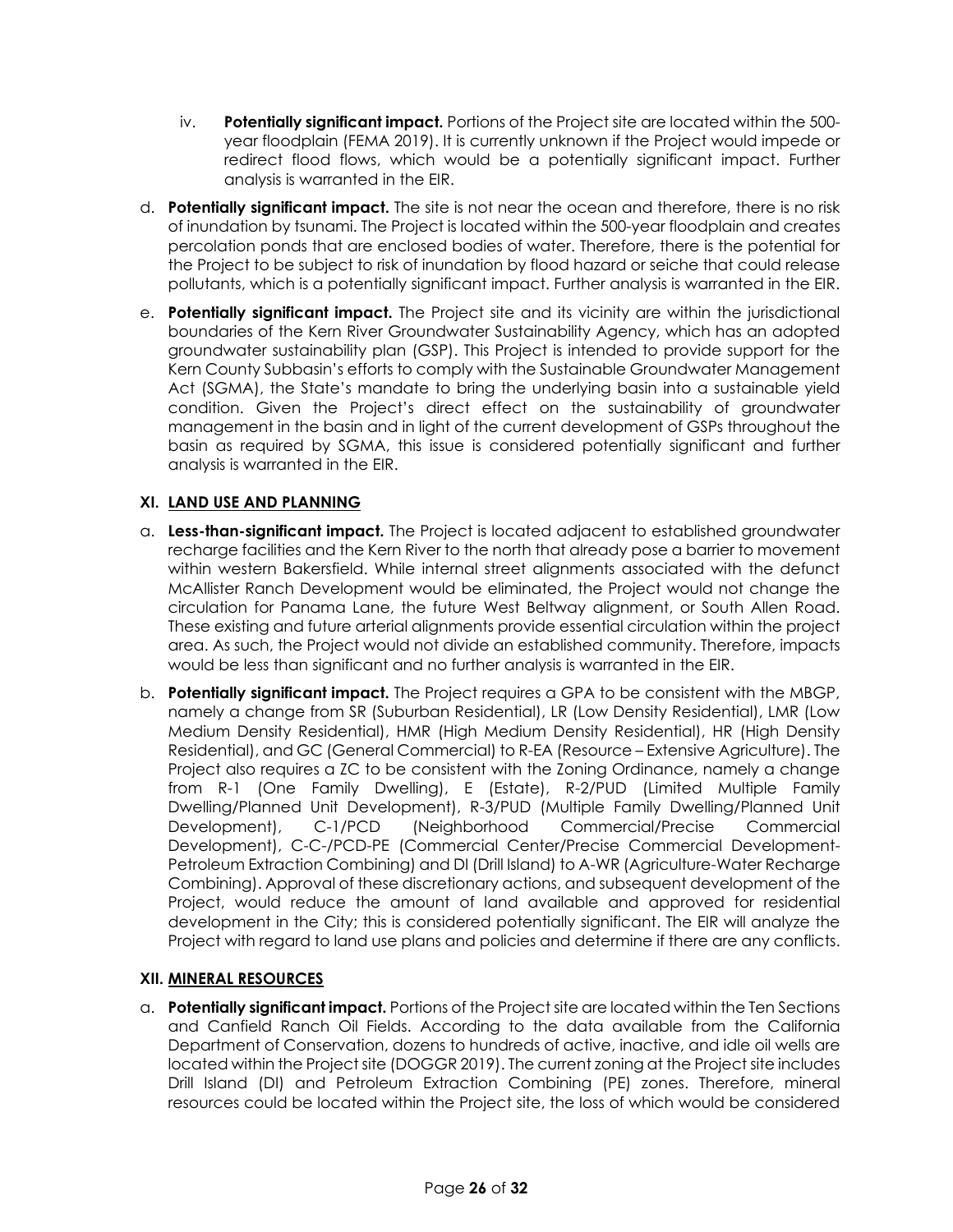a potentially significant impact. The EIR will analyze and discuss impacts to mineral resources.

b. **Potentially significant impact.** Portions of the Project site are designated for a potential mineral resource extraction use. Therefore, the Project may result in the loss of availability of a locally important mineral resource recovery site that is delineated in a local general plan, specific plan or other land use plan, which is a potentially significant impact. Further analysis is warranted in the EIR.

## **XIII.NOISE**

- a. **Potentially significant impact.** The Noise Element of the MBGP provides noise standards that should be adhered to in new development construction and operations within the City. Surrounding land uses include existing water banking facilities and other existing water conveyance infrastructure (e.g., canals, turnouts, weirs, etc.) to the north. Agricultural and vacant lands are found to the south and west, and urban development is occurring to the east beyond South Allen Road. North and northeast of the Property includes agriculture, petroleum production, and open space land uses. Local residents may be exposed to noise during construction activities. The Project may produce temporary or periodic increases in ambient noise levels and has the potential to result in a permanent increase in ambient noise levels. These impacts are considered potentially significant. The EIR will analyze and discuss noise impacts and recommend mitigation measures to reduce noise impacts, where feasible.
- b. **Potentially significant impact.** The Project may produce groundborne vibration or groundborne noise levels during construction of the Project. The EIR will analyze and discuss noise impacts and recommend mitigation measures to reduce noise impacts, where feasible.
- c. **No impact.** As stated in response IX.e, the closest airport to the Project site is the Meadows Field Airport, located over 9 miles northeast of the project site. Therefore, the Project would not expose people residing or working in the project area to excessive noise levels for a project located within an airport land use plan or, where such a plan has not been adopted, within 2 miles of a public airport or public use airport, and further consideration of this issue is not warranted in the EIR.

# **XIV. POPULATION AND HOUSING**

- a. **Potentially significant impact.** The Project would not directly induce growth. The Project may provide employment opportunities in the area; however, the proposed uses would not require a specialized labor force that would draw large numbers of new employees and are likely to draw employees from the existing population. While the Project would develop the appropriate extensions of infrastructure required to serve the Project site, the Project would not induce substantial population growth because the extensions would not be to previously unserved areas and the number of employees expected to relocate to the area to support the new businesses is not expected to be substantial. The Project would increase groundwater storage in the Kern River Subbasin, however, which could indirectly induce additional growth in the region. This impact is potentially significant and will be evaluated in the EIR.
- b. **Potentially impact.** The Project site consists of vacant land that was previously approved for residential uses. Although the Project would not displace a substantial number of people or existing housing, approval of the Project would eliminate a portion of the City's potential housing stock, potentially necessitating the construction of replacement housing elsewhere. This impact is potentially significant and will be evaluated in the EIR.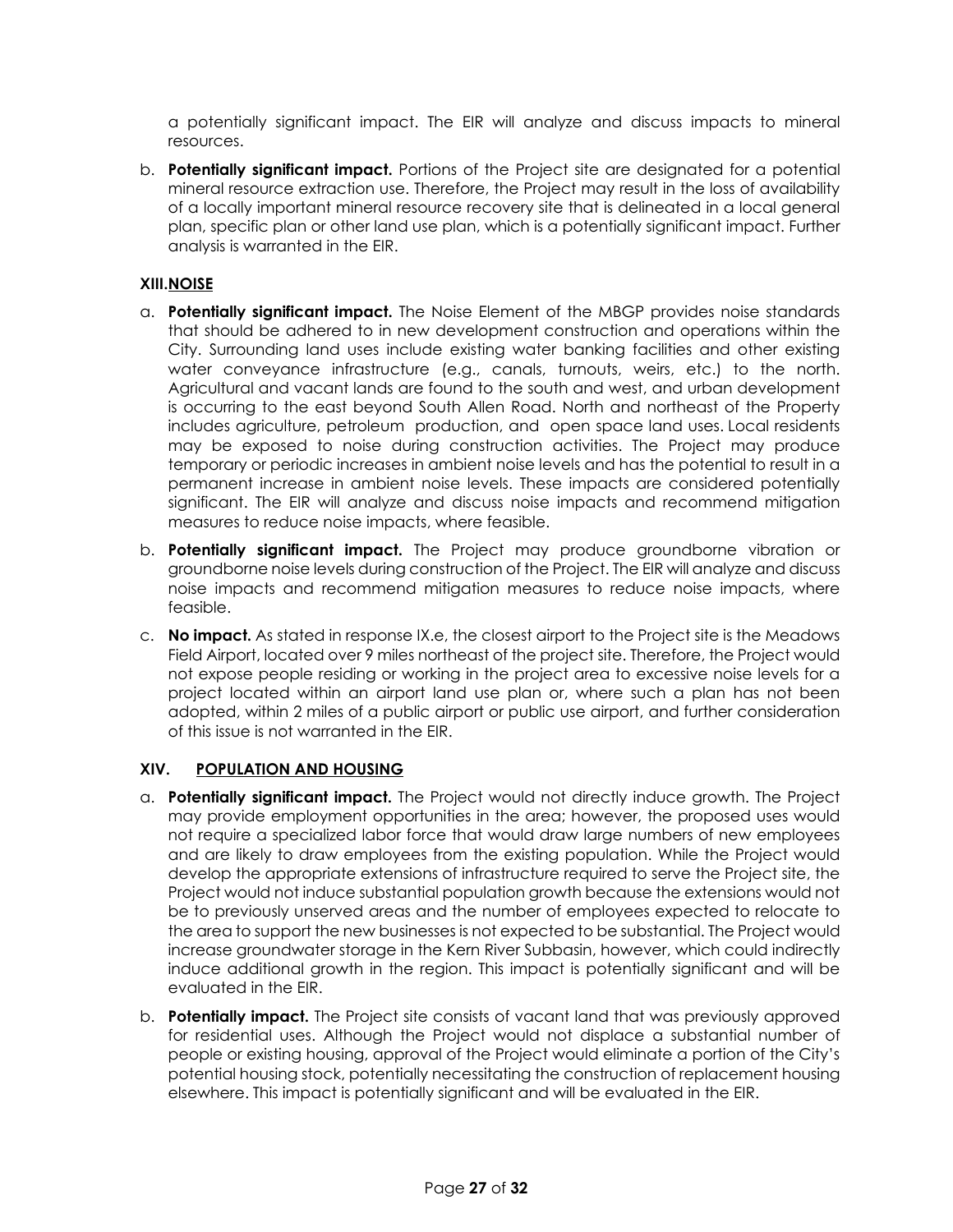### **XV. PUBLIC SERVICES**

- a. The following discussion describes whether the Project would result in substantial adverse physical impacts to public services. The need for additional public services is generally directly correlated to population growth and the resultant additional population's need for services beyond what is currently available.
	- i. **Potentially significant impact.** Fire protection services for the Metropolitan Bakersfield area are provided through a joint fire protection agreement between the City and County. Implementation of the Project would increase demands on City Fire protection services. An increase in potential fire hazards and emergency response situations would occur on site after development. The increased demand for emergency services may have the potential to adversely affect fire protection services and may require the need for additional facilities and/or services. The Project's potential to impact fire and emergency services will be further analyzed in the EIR.
	- ii. **Potentially significant impact.** Police protection for the Project would be provided by the Bakersfield Police Department. Construction and operation of the Project would increase demands on the City Police Department. The increased demand for emergency response and security may have the potential to adversely affect police and law enforcement services, potentially requiring the need for additional facilities and/or services. This additional demand is considered a potentially significant impact and will be further analyzed in the EIR.
	- iii. **Less-than-significant impact.** The Project is a change to the land use designation of the McAllister Ranch property to enable construction and operation of a groundwater recharge and recovery facility and, as such, would not generate any additional school children in the Project area or the subsequent need for additional schools. The Project may provide employment opportunities in the area; however, additional employees, if needed, are likely to come from the existing population. Therefore, the Project is unlikely to attract into the area a substantial number of new employees with children who would require additional school services. Impacts would be less than significant and further analysis is not warranted in the EIR.
	- iv. **Less-than-significant impact.** The Project is not expected to substantially increase the residential population of the Metropolitan Bakersfield area, and therefore the Project would not substantially increase the demand for and use of existing parks. Impacts would be less than significant and further analysis is not warranted in the EIR.
	- v. **Less-than-significant impact.** The Project is a change to the land use designation of the McAllister Ranch property to enable construction and operation of a groundwater recharge and recovery facility and, as such, would not cause a direct residential growth-inducing effect, although the potential exists for housing eliminated from the City's stock at this location would be relocated elsewhere and require additional public facilities. Although the Project would result in an increase in maintenance responsibility for the City related to the proposed water conveyance infrastructure, this potential increase would be addressed in the Operating Agreement between the City and the applicant, if necessary. Therefore, impacts would be less than significant.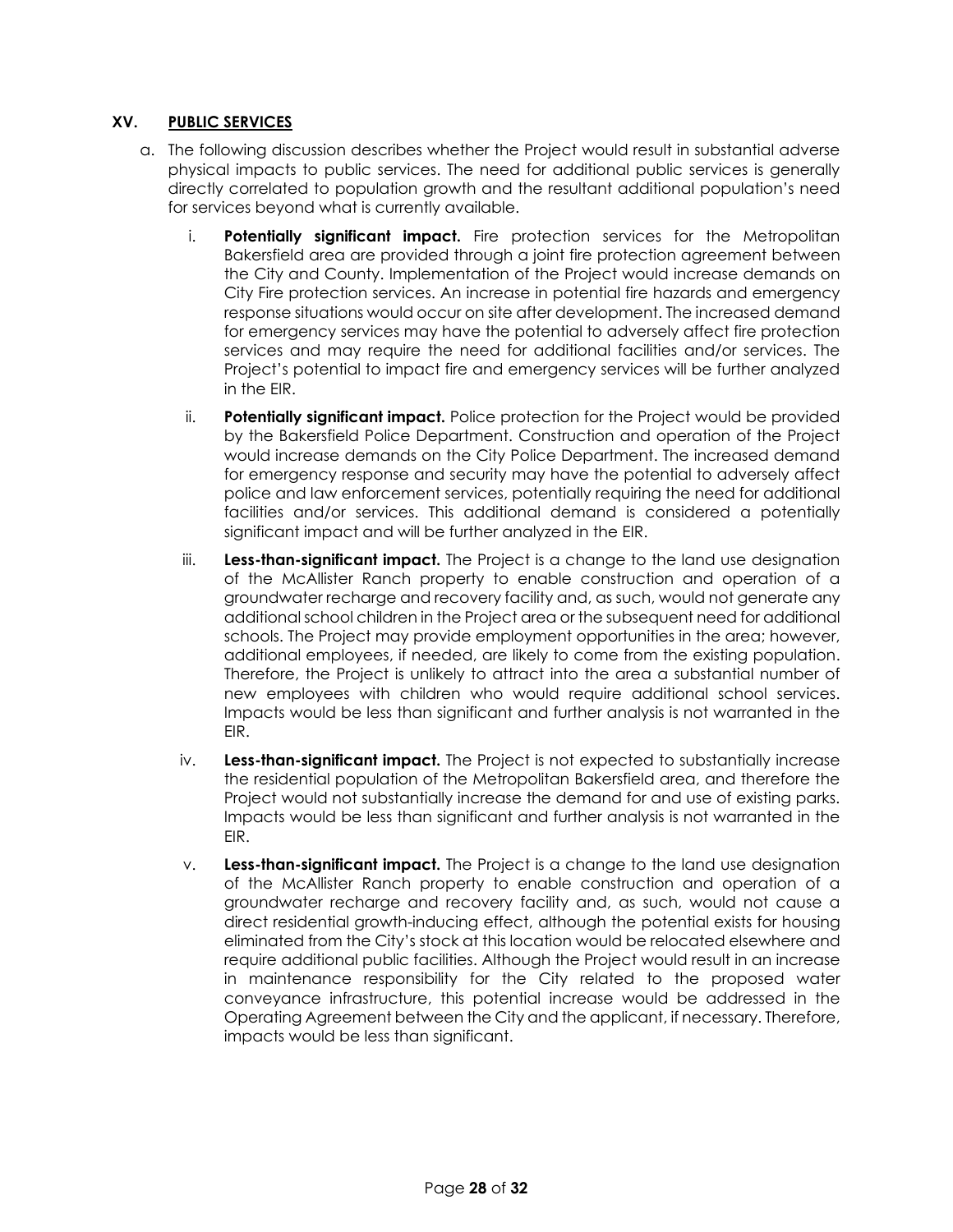#### **XVI. RECREATION**

- a. **Less-than-significant impact.** The Project proposes a groundwater recharge and recovery facility. The Project is not growth inducing and would not result in an increase in population. Therefore, the Project would not increase the use of existing neighborhood and regional parks or other recreational facilities such that substantial physical deterioration of the facility would occur or be accelerated. Therefore, the impact would be less than significant and further analysis is not warranted in the EIR.
- b. **Potentially significant impact.** The Project proposes to extend a bike trail from the Kern River Trail across the Property. Because the alignment and nature of this proposed bike trail are not yet established, this impact is potentially significant and will be evaluated in the EIR.

#### **XVII. TRANSPORTATION AND TRAFFIC**

- a. **Potentially significant impact.** The Project site is currently vacant and will result in an unknown increase in vehicular trips. The increased vehicle trips, which may add substantial traffic volumes to both local and regional roadways. Therefore, the Project may impact existing traffic, the effectiveness of the circulation system, and/or conflict with an applicable traffic plan. A traffic study will evaluate traffic impacts, which will be discussed in the EIR.
- b. **Potentially significant impact.** Section 15064.3(b) of the CEQA Guidelines, which takes effect on July 1, 2020, states:

Criteria for Analyzing Transportation Impacts.

(1) Land Use Projects. Vehicle miles traveled exceeding an applicable threshold of significance may indicate a significant impact. Generally, projects within one-half mile of either an existing major transit stop or a stop along an existing high-quality transit corridor should be presumed to cause a less than significant transportation impact. Projects that decrease vehicle miles traveled in the project area compared to existing conditions should be presumed to have a less than significant transportation impact.

(2) Transportation Projects. Transportation Projects that reduce, or have no impact on, vehicle miles traveled should be presumed to cause a less than significant transportation impact. For roadway capacity projects, agencies have discretion to determine the appropriate measure of transportation impact consistent with CEQA and other applicable requirements. To the extent that such impacts have already been adequately addressed at a programmatic level, such as in a regional transportation plan EIR, a lead agency may tier from that analysis as provided in Section 15152.

(3) Qualitative Analysis. If existing models or methods are not available to estimate the vehicle miles traveled for the particular project being considered, a lead agency may analyze the project's vehicle miles traveled qualitatively. Such a qualitative analysis would evaluate factors such as the availability of transit, proximity to other destinations, etc. For many projects, a qualitative analysis of construction traffic may be appropriate.

(4) Methodology. A lead agency has discretion to choose the most appropriate methodology to evaluate a project's vehicle miles traveled, including whether to express the change in absolute terms, per capita, per household or in any other measure. A lead agency may use models to estimate a project's vehicle miles traveled and may revise those estimates to reflect professional judgment based on substantial evidence. Any assumptions used to estimate vehicle miles traveled and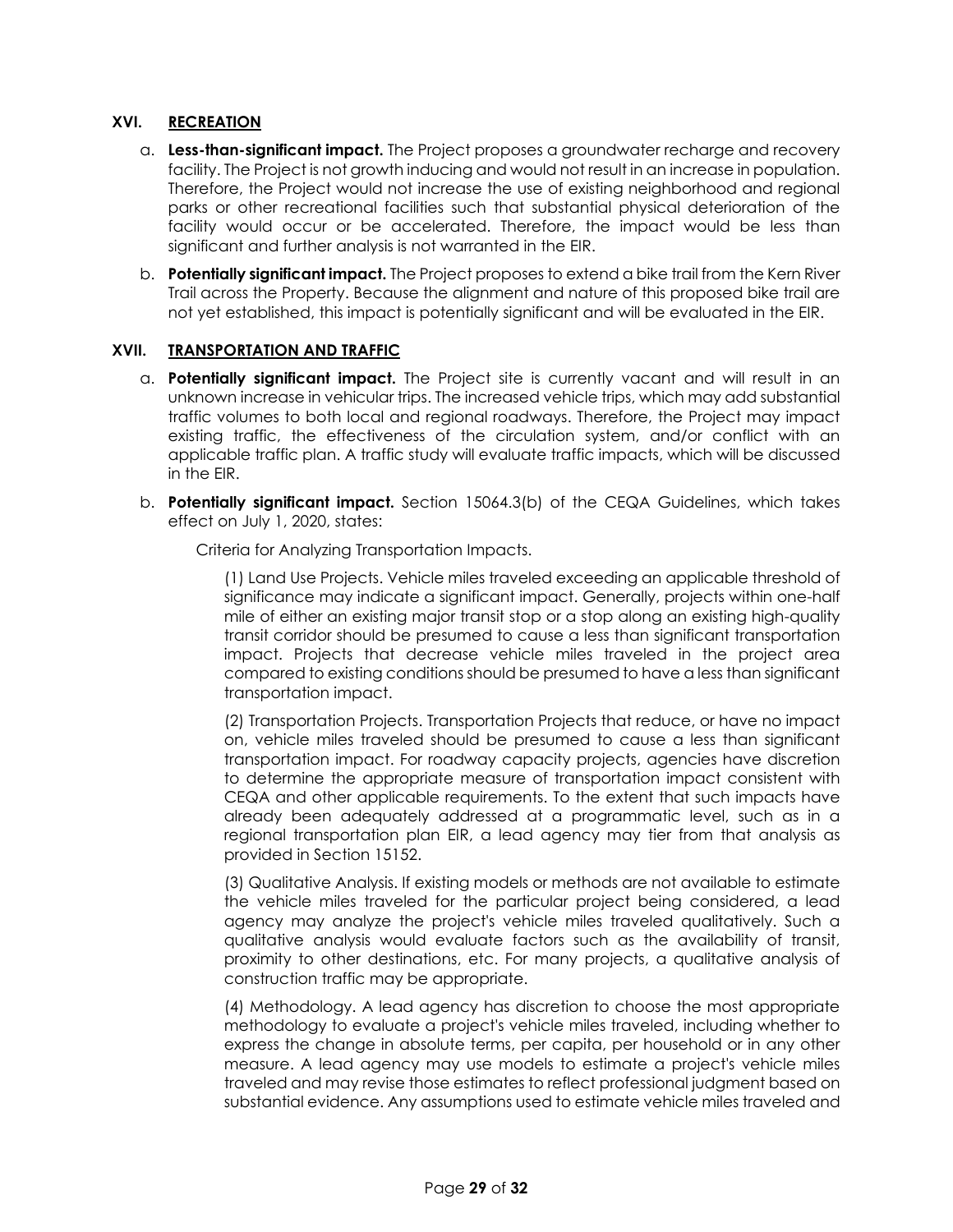any revisions to model outputs should be documented and explained in the environmental document prepared for the project. The standard of adequacy in Section 15151 shall apply to the analysis described in this section.

It is currently unknown whether the Project would conflict or be inconsistent with CCR Section 15064.3(b), and this issue will be further addressed in the EIR.

- c. **Potentially significant impact.** The Project would be required to implement all conditions placed on it by the City Traffic Engineering Division in order to comply with accepted traffic engineering standards intended to reduce traffic hazards, including designing the roads so that they do not result in design feature hazards or incompatible uses. However, vehicle turning movements associated with ingress and egress could increase traffic hazards and impacts could be potentially significant. A traffic study will evaluate traffic impacts, which will be discussed in the EIR.
- d. **Potentially significant impact.** The Project would be required to comply with all emergency access requirements set forth by City standards, including design requirements that are reviewed by the City of Bakersfield Fire Department prior to project approval. There is also the potential that, during the construction phase, the Project would impede emergency access. During operations, the Project would be required to comply with all applicable City policies and requirements to ensure adequate emergency access. Impacts on emergency access are considered potentially significant and will be analyzed further in the EIR.

#### **XVIII. TRIBAL CULTURAL RESOURCES**

- a. **Potentially significant impact.** The Project requires a GPA and, therefore, request for consultation letters will be sent to a list of tribal contacts received from the Native American Heritage Commission in compliance with Senate Bill (SB) 18. Based on the response and the results of the Project's Cultural Resources Study, the EIR will analyze whether the Project will cause a substantial adverse change in the significance of a tribal cultural resource that is listed or eligible for listing in the California Register of Historical Resources or in a local register of Historical Resources.
- b. **Potentially significant impact.** As described in XVIII.a above, request for consultation letters will be sent to a list of tribal contacts received from the Native American Heritage Commission in compliance with SB 18. Based on the response and the results of the Project's Cultural Resources Study, the EIR will analyze whether the Project will cause a substantial adverse change in the significance of a tribal cultural resource determined by the City to be significant pursuant to criteria set forth in Public Resources Code Section 5024.1(c).

#### **XIX. UTILITIES AND SERVICE SYSTEMS**

- a. **Potentially significant impact**. The Project would require new infrastructure to transport water to and from the Property. The Project would likely require the construction of new above- and/or belowground electrical infrastructure to power water conveyance and recovery at the Property, and possibly other communication infrastructure to support supervisory, control, and data acquisition (SCADA) systems at the Property. The addition, relocation, or expansion of such facilities would result in environmental impacts that could be significant. This issue will be further discussed in the EIR.
- b. **Less-than-significant impact.** The Project is a change to the land use designation of the Property to enable development of a groundwater recharge and recovery facility. The Project would make use of a variety of water source options, including existing water rights and entitlements held by BVWSD. It is anticipated that water from these sources would be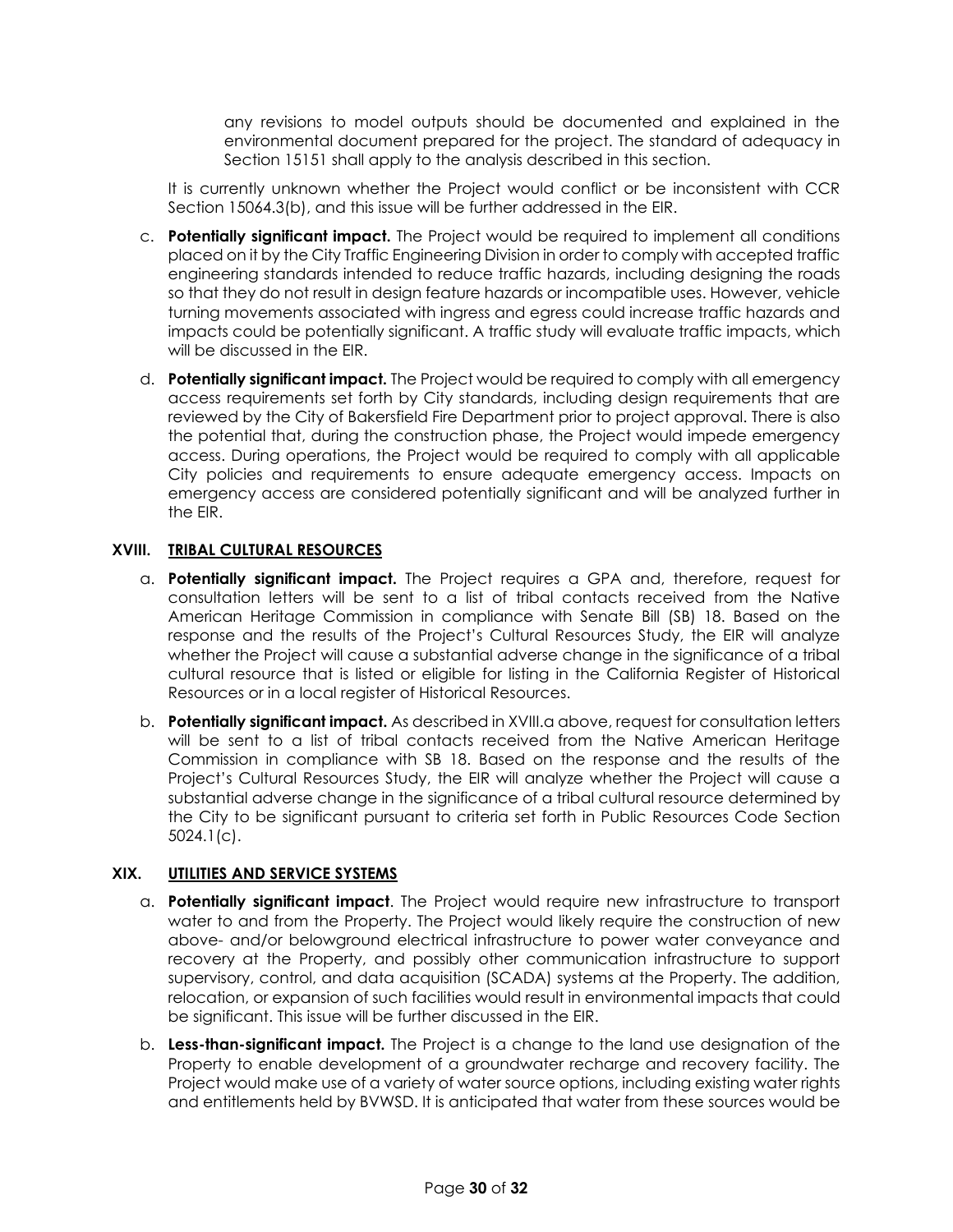conveyed to and recovered from the Property. It is anticipated that the Project would have sufficient water supplies available to serve the Project during normal and dry years. Therefore, impacts are considered less than significant.

- c. **Less-than-significant impact.** Please see response to XVIV.a. The Project would require new infrastructure to connect to existing City sewer service; however, sufficient capacity is available to serve the minimal increase in demand at the Project site. Therefore, the Project would not result in a determination by any wastewater treatment provider it does not have adequate capacity to serve the Project's projected demand in addition to the provider's existing commitments. Therefore, there would be no impact and further analysis is not warranted in the EIR.
- d. **Potentially significant impact.** Because the site is currently vacant land, no solid waste is currently generated. It is currently unknown if appreciable solid waste would be generated during construction and operations of the Project and, if so, how much. The Bena Landfill would serve the Project, but it is unknown if the landfill has the capacity to serve the Project. Therefore, impacts are considered potentially significant and will be further analyzed in the EIR.
- e. **Potentially significant impact.** The Project would comply with all local, State, and federal requirements for integrated waste management (e.g., recycling) and solid waste disposal. However, it is unknown whether landfills in the area have capacity to serve the waste disposal needs of the Project. Impacts are considered potentially significant and will be discussed in the EIR.

# **XX. WILDFIRE**

- a. **Less-than-significant impact.** As stated in response IX.g, the Project is required to comply with the City of Bakersfield Hazardous Materials Emergency Plan (Bakersfield 1997). Therefore, the Project would not substantially impair an adopted emergency response plan or emergency evacuation plan. This impact is less than significant and further discussion is not warranted in the EIR.
- b. **Less-than-significant impact.** As stated in response IX.g, the Project site is relatively flat, not near wildlands, and the site and its surrounding do not possess high fuel loads (i.e., lots of vegetation and other burnable material) to exacerbate wildfire risks and therefore, firerelated pollutant concentrations. Therefore, the Project would not exacerbate wildfires and expose project occupants to pollutant concentrations from a wildfire or the uncontrolled spread of a wildfire due to slope, prevailing winds, and other factors. This impact is less than significant and further discussion is not warranted in the EIR.
- c. **Less-than-significant impact.** For the reasons identified in responses XX.a and XX.b, the Project would not require the installation or maintenance of associated infrastructure (such as roads, fuel breaks, emergency water sources, power lines or other utilities) that may exacerbate fire risk or that may result in temporary or ongoing impacts to the environment. This impact is less than significant and further discussion is not warranted in the EIR.
- d. **Less-than-significant impact.** The Project site is relatively flat, is not within a floodplain, and is not in a moderate- to high-risk area for wildfires. Therefore, the Project would not expose people or structures to significant risks, including downslope or downstream flooding or landslides, as a result of runoff, post-fire slope instability, or drainage changes. This impact is less than significant and further discussion is not warranted in the EIR.